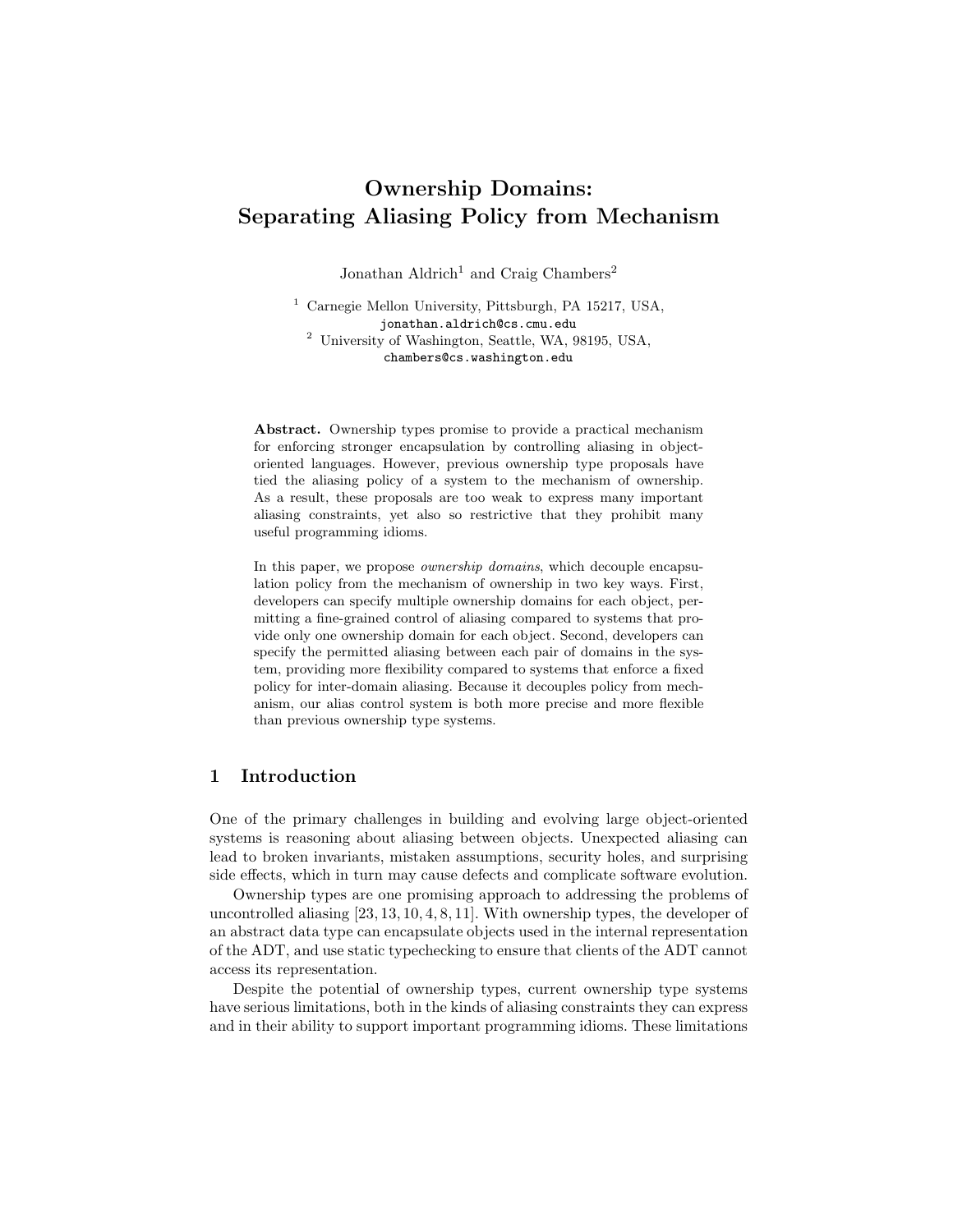can be understood by looking at ownership types as a combination of a mechanism for dividing objects into hierarchical groups, and a policy for constraining references between objects in those groups.

In previous ownership type systems, each object defines a single group to hold its private state. We will call these groups *ownership domains*. The ownership mechanism is useful for separating the internals of an abstract data type from clients of the ADT, but since each object defines only one ownership domain, ownership types cannot be used to reason about aliasing between different subsystems within an object.

The aliasing policy in previous ownership type systems is fixed: the private state of an object can refer to the outside world, but the outside world may not refer to the private state of the object. This policy is known as owners-asdominators, because it implies that all paths to an object in a system must go through that object's owner.

This fixed policy is useful for ensuring that clients cannot access the internals of an abstract data type. However, the policy is too restrictive to support common programming idioms such as iterator objects or event callbacks. In these idioms, the iterator or event callback objects must be outside of the ADT so that clients can use them, but they must be able to access the internals of the ADT to do their jobs. Thus, iterators or callbacks create paths to the inside of an ADT that do not go through the ADT object itself, violating owners-as-dominators.

In this paper, we propose ownership domains, an extension of ownership types that separates the alias control policy of a system from the mechanism of ownership. Our system generalizes the mechanism of ownership to permit multiple ownership domains in each object. Each domain represents a logically related set of objects. Thus, developers can use the ownership domain mechanism to divide a system object into multiple subsystems, and can separately specify the policy that determines how those subsystems can interact.

Instead of hard-wiring an aliasing policy into the ownership mechanism, our system allows engineers to specify in detail the permitted aliasing relationships between domains. For example, a Sequence ADT can declare one domain for its internal representation, and a second domain for its iterators. The aliasing policy for the Sequence ADT can be written to allow clients to access the iterators, and to allow the iterators to access the internal representation of the Sequence, while prohibiting clients from accessing the internal representation directly.

As a result of separating the mechanism for dividing objects into domains from the policy of how objects in those domains may interact, our system is both more precise and more flexible than previous ownership type systems. It is more precise in allowing developers to control aliasing between the sub-parts of an object. Furthermore, while our system can be used to statically enforce the owners-as-dominators property, it also supports more flexible alias control policies that permit idioms like iterators or events.

The rest of this paper is organized as follows. In the next section we introduce ownership domains by example, showing how they can express aliasing policies and code idioms that were not expressible in previous systems. We have im-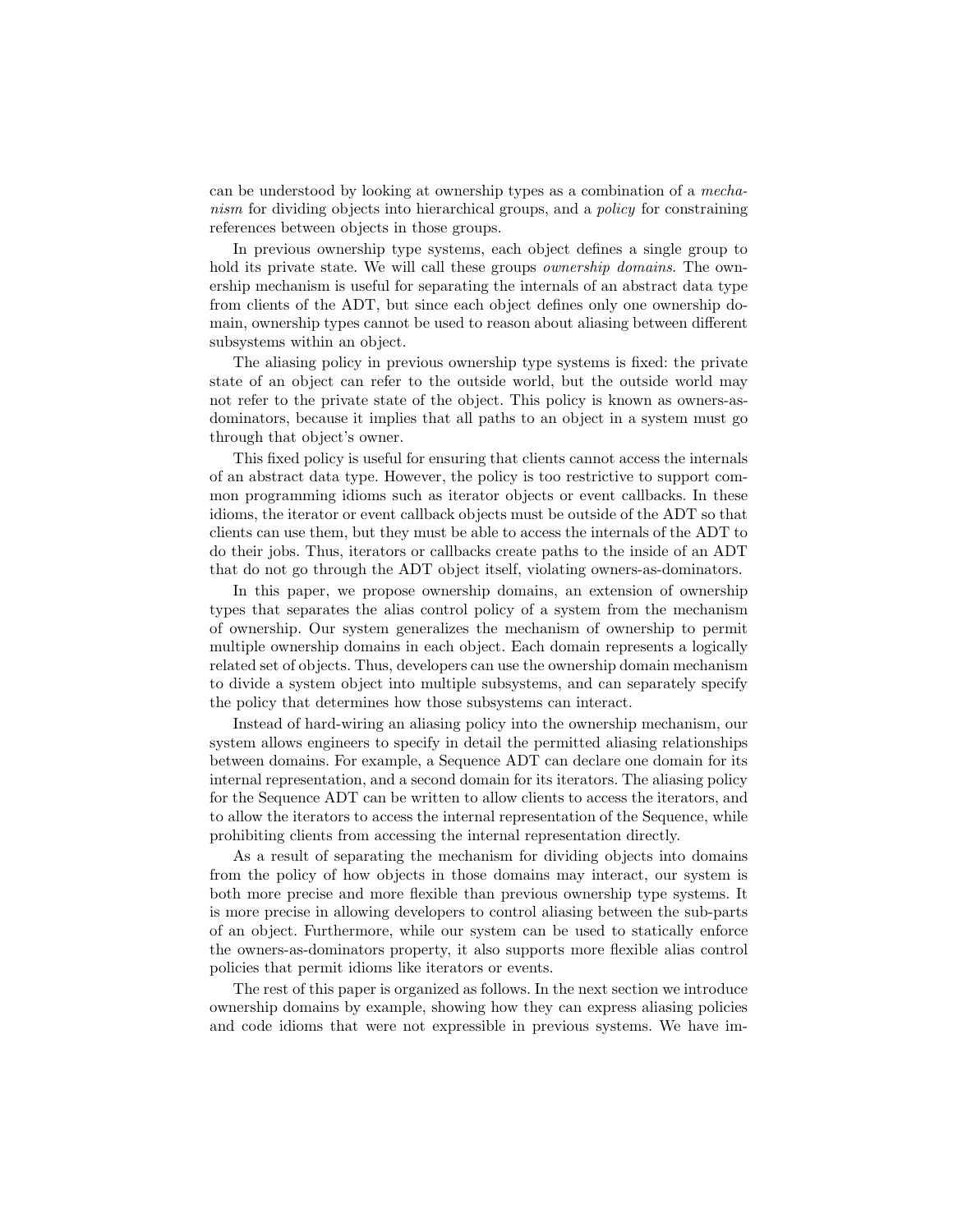

Fig. 1. A conceptual view of AliasJava's ownership domain model. The rounded, dashed rectangles represent domains, with a gray fill for private domains. Solid rectangles represent objects. The top-level shared domain contains the highest-level objects in the program. Each object may define one or more domains that in turn contain other objects.

plemented ownership domains in the open-source AliasJava compiler [4], which is freely available at http://www.archjava.org/. Section 3 presents our proposal more formally as an extension of Featherweight Java [18], and proves that our type system enforces the aliasing specifications given by the programmer. Section 4 discusses related work, and Section 5 concludes.

# 2 Ownership Domains

We illustrate ownership domains in the context of AliasJava, an extension to the Java programming language that adds support for a variety of alias specifications [4]. Figure 1 illustrates the ownership domain model used in AliasJava. Every object in the system is part of a single ownership domain. There is a top-level ownership domain denoted by the keyword shared. In addition, each object can declare one or more domains to hold its internal objects.

The example shows two objects in the shared domain: a bank and a customer, denoted by rectangles. The customer declares a domain denoting the customer's agents; the domain has two (unnamed) agent objects in it. The bank declares two domains: one for the tellers in the bank, and one for the bank's vaults. In this example, there are two tellers and two bank vaults.

Each object can declare a policy describing the permitted aliasing among objects in its internal domains, and between its internal domains and external domains. Our system supports two kinds of policy specifications:

- A link from one domain to another, denoted with an arrow in the diagram, allows objects in the first domain to access objects in the second domain.
- A domain can be declared public, denoted by a thinner dashed rectangle with no shading. Permission to access an object automatically implies permission to access its public domains.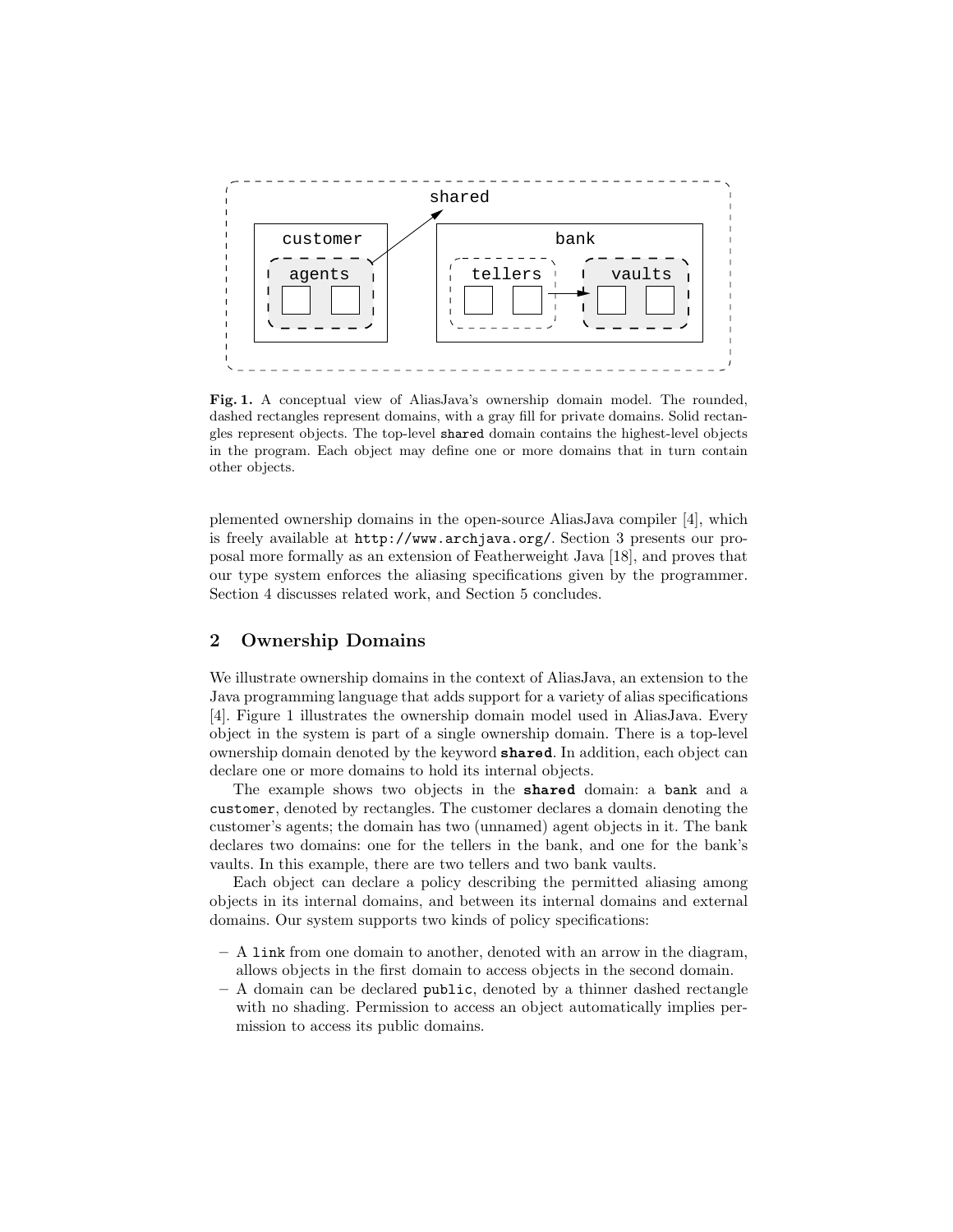```
class Class {
 domain owned;
 owned List signers;
 /* clients cannot call a method returning an owned list */
 owned List getSigners() {
    return signers;
  }
}
```
Fig. 2. In an early version of the JDK, the Class.getSigners method returned the internal list of signers rather than a copy, allowing untrusted clients to pose as trusted code. In an ownership type system, the list could be declared owned, and the typechecker would have caught this error at compile time.

For example, the customer object declares a link from its agent domain to the shared domain, allowing the customer's agents to access the bank. The bank declares a link from its tellers domain to its vaults domain, allowing the tellers to access the vaults. Finally, the bank declares its tellers domain to be public, allowing the customer and the customer's agents (and any other object that can access the bank) to also access the tellers. Note that permissions in our model are not transitive, so that the customer and the agents cannot access the bank's vaults directly; they must go through the bank or its tellers.

In addition to the explicit policy specifications mentioned above, our system includes the following implicit policy specifications:

- An object has permission to access other objects in the same domain.
- An object has permission to access objects in the domains that it declares.

The first rule allows the customer to access the bank (and vice versa), while the second rule allows the customer to access its agents and the bank to access its tellers and vaults. Any aliasing relationship not explicitly permitted by one of these rules is prohibited, according to the principle of least privilege.

## 2.1 Domain Declarations

Figure 2 illustrates ownership domains by showing how they could have been used to catch a security hole in an early release of the JDK, version 1.1. In this somewhat simplified example<sup>1</sup>, the security system function  $\texttt{Class.getSigners}$ returns a pointer to an internal list, rather than a copy. Clients can then modify the list, compromising the Java security model and potentially allowing malicious applets to pose as trusted code.

<sup>&</sup>lt;sup>1</sup> The real bug was of the same form but involved native code and arrays, not Java code and lists. In an earlier paper, we show how ownership can be integrated with arrays [4].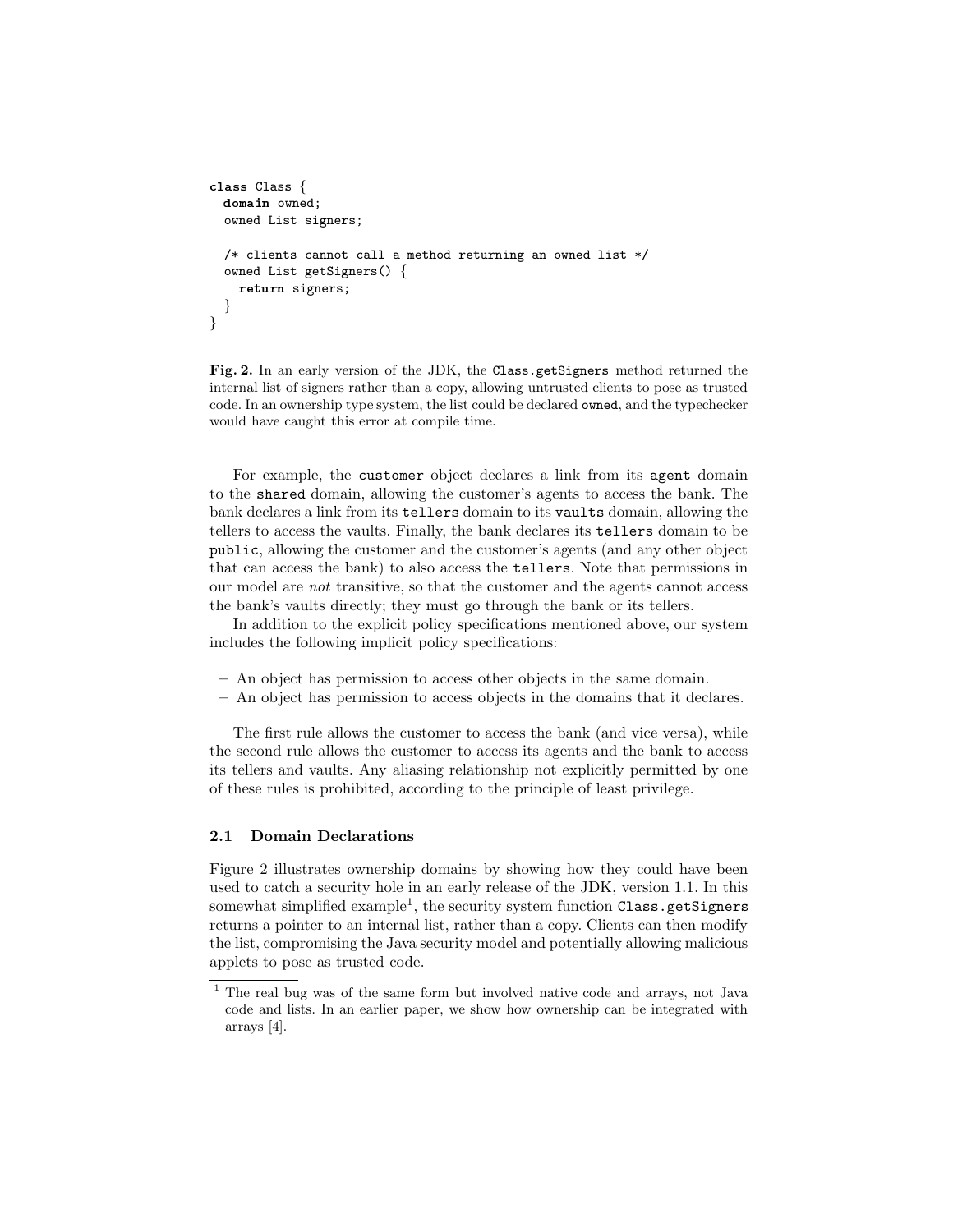The code in Figure 2 has been annotated with ownership domain information in order to document the permitted aliasing relationships and prevent bugs like the one described above. Each Class instance contains a private domain owned that is distinct from the owned domain of all other Class instances.

In our system, the owner of an object is expressed as part of its type, appearing before the class part of the type. For example, the signers field refers to a list that is in the owned domain, expressing the fact that the list must not be shared with clients.

According to the typing rules of ownership domains, only objects that have access to the owned domain of a Class object can access its signers field or call the getSigners method. Since the owned domain is private, only the Class object itself can access these members–it would be a typechecking error if client code tried to call getSigners.

Although the signers field is intended to be private, we would like clients to be able to get the signers of a class, as long as they cannot modify the internal list holding the signers. Thus, a more appropriate return type for getSigners would be shared List, where the shared domain represents a set of globally visible objects. If we were to give getSigners this return type and leave the implementation as is, we would get a type error, because the actual list returned by the function has domain owned, not shared. The correct solution is the one used to fix this bug in the actual JDK: allocating a new list each time getSigners is called, copying the signers into the new list and returning the result.

This example shows that using ownership domains to protect internal state from clients enforces a stronger invariant than private declarations, because the latter only protect the field, not the object in the field. Thus, ownership domains are a useful tool for enforcing the internal invariants of a system, including security invariants like the one in this example.

#### 2.2 Parameterized Types

Figure 3 illustrates how a Sequence abstract data type can be expressed with ownership domains. The Sequence must have internal references to the elements in the sequence, but the elements are typically part of the domain of some client. Following Flexible Alias Protection [23] and Featherweight Generic Confinement [24], we leverage Java's generics mechanism to specify the ownership information of a type parameter along with the name. Therefore, we parameterize the Sequence class by some type T, which includes the class of the elements as well as the domain they are in.

Since the sequence must maintain internal pointers to its elements, the compiler must typecheck it assuming that the sequence object has permission to access the domain of T. This assumption is expressed with an assumes clause stating that the special domain owner (meaning the owner of the current object) has permission to access T.owner, the domain of T. Whenever Sequence is instantiated with type parameter T, and is placed in some owner domain, this assumption is checked. For example, in Figure 5 a client instantiates the sequence,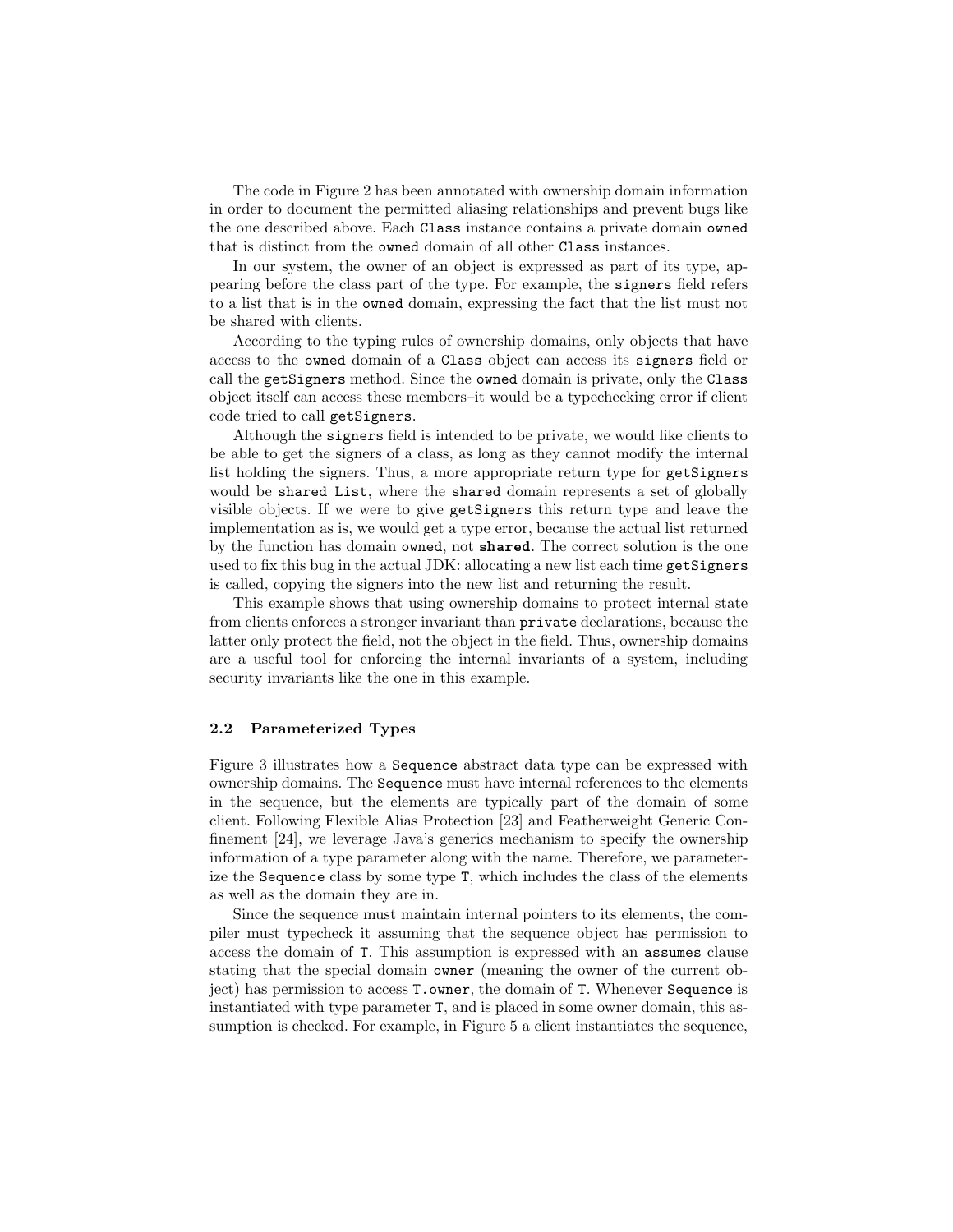```
class Sequence<T> assumes owner -> T.owner /* default */ {
 domain owned; /* default */link owned \rightarrow T.owner; /* default */
 owned Cons<T> head; /* owned is default here */
 void add(T o) {
   head = new Cons<T>(o,head)
  }
 public domain iters;
 link iters -> T.owner, iters -> owned;
 iters Iterator<T> getIter() {
   return new SequenceIterator<T, owned>(head);
 }
}
class Cons<T> assumes owner \rightarrow T.owner /* default */ {
 Cons(T obj, owner Cons<T> next) { this.obj=obj; this.next=next; }
 T obj;
  owner Cons<T> next;
}
```
Fig. 3. A Sequence abstract data type that uses a linked list for its internal representation. The Sequence declares a publicly accessible iters domain representing its iterators, as well as a private owned domain to hold the linked list. The link declarations specify that iterators in the iter domain have permission to access objects in the owned domain, and that both domains can access owner of the type parameter T.

passing in the type state Object for the type parameter T and placing the sequence in the state domain. Since the state domain (like every other domain) is considered to be linked to itself, the assumption is valid in this example.

In practice, nearly all objects need assume clauses linking their owner domain to their domains of their parameter types, so these clauses are defaults in our system and may be omitted.

The code in Figure 3 represents the sequence internally as a linked list. Clients of the Sequence should not be able to access the list directly, so the Sequence stores the linked list in a private domain called owned. Because the links in the list need to be able to refer to the elements of the sequence, the code includes a link declaration specifying that objects in the owned domain can refer to objects in the T.owner domain.

The Cons class represents a link in the linked list. In the example, Cons is also parameterized by the element type T. The cons cell declares that the next field is owned by the owner of the current cell, so that all the links in the list have the same owning domain. Back in the Sequence class, the head field has type owned Cons<T>, meaning that the field refers to a Cons object in the owned domain with the type parameter T.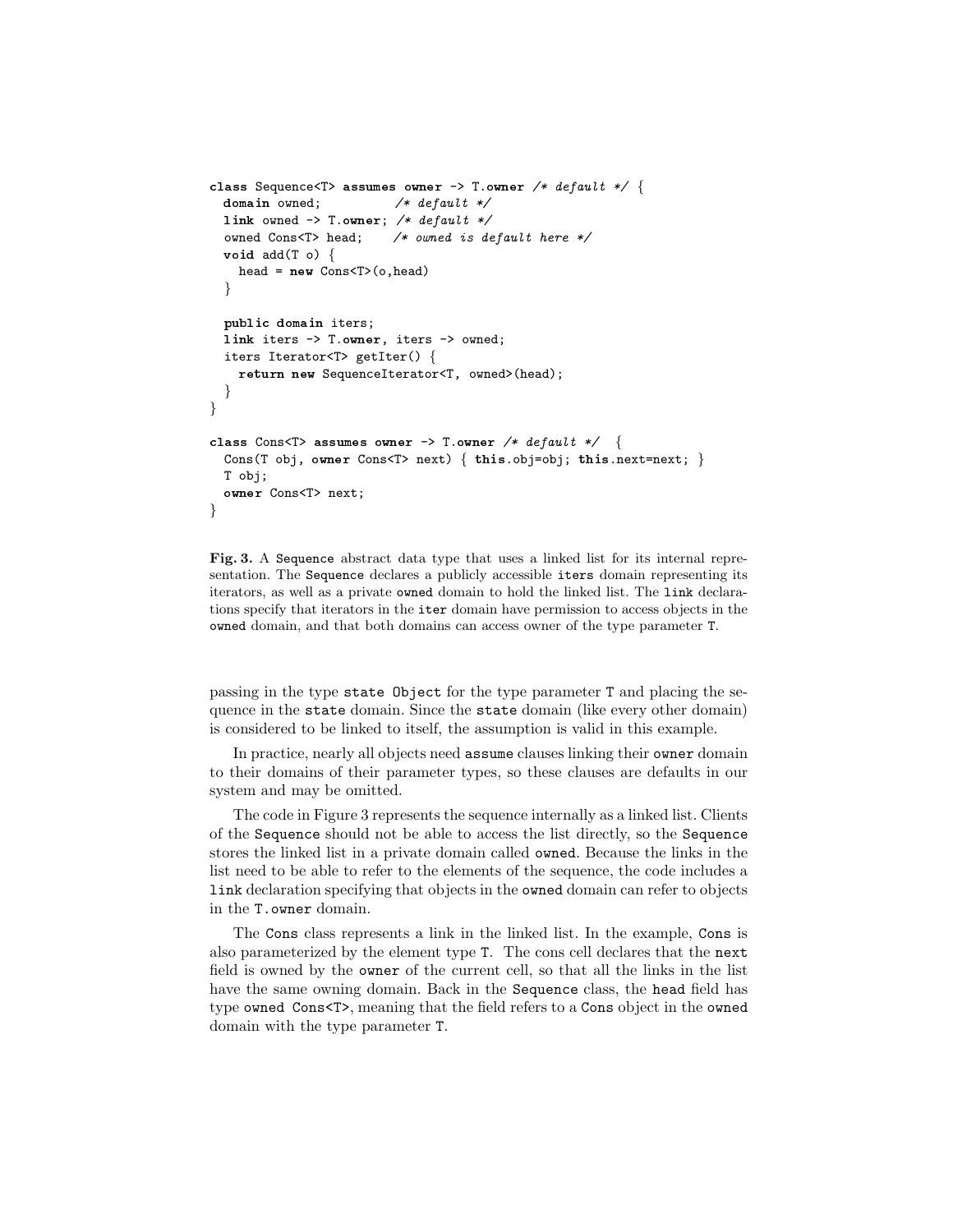```
interface Iterator<T> {
 T next();
 boolean hasNext();
}
class SequenceIterator<T, domain list> implements Iterator<T>
          assumes list \rightarrow T.owner {
 SequenceIterator<T, domain list>(list Cons<T> head) {        current = head;        }
 list Cons<T> current;
 boolean hasNext() { return current != null; }
  T next() \{T obj = current.obj;
    current = current.next;
    return obj;
 }
}
```
Fig. 4. An iterator interface and a sequence iterator that implements the interface

In our proposed system, not only is the assumption owner -> T.owner a default, but every object has a owned domain by default that is linked to each of the domains of type parameters (such as T.owner). Also, every field of an object is owned by default. This means that in Figure 3, most of the ownership declarations may be omitted. The only declarations that are necessary are the owner annotations on next in Cons, and the declarations that have to do with iterators (discussed below). Thus, in the common case where a single domain per object is sufficient, and where domain parameters match the type parameters of Generic Java, there is very little programming overhead to using our system.

## 2.3 Expressing Iterators

It is typical for abstract data types like Sequence to provide a way for clients to iterate over their contents, but expressing iterators in previous ownership type systems presents a problem. If the iterator is part of a client's ownership domain, then it cannot access the links in the list, and so it cannot be implemented. However, if the iterator is part of the internal owned domain, the iterator will be useless because clients cannot access it. Previous solutions to this problem have been ad-hoc and often restrictive: for example, allowing iterators on the stack but not on the heap [11] or supporting iterator-like functionality only if the iterators are implemented as inner classes [10, 8].

Intuitively, the iterators are part of the public interface of the sequence: they should be accessible to clients, but they should also be able to access the internals of the sequence [22]. With ownership domains, this intuition can be expressed in a straightforward manner. A second domain, iters, is declared to hold the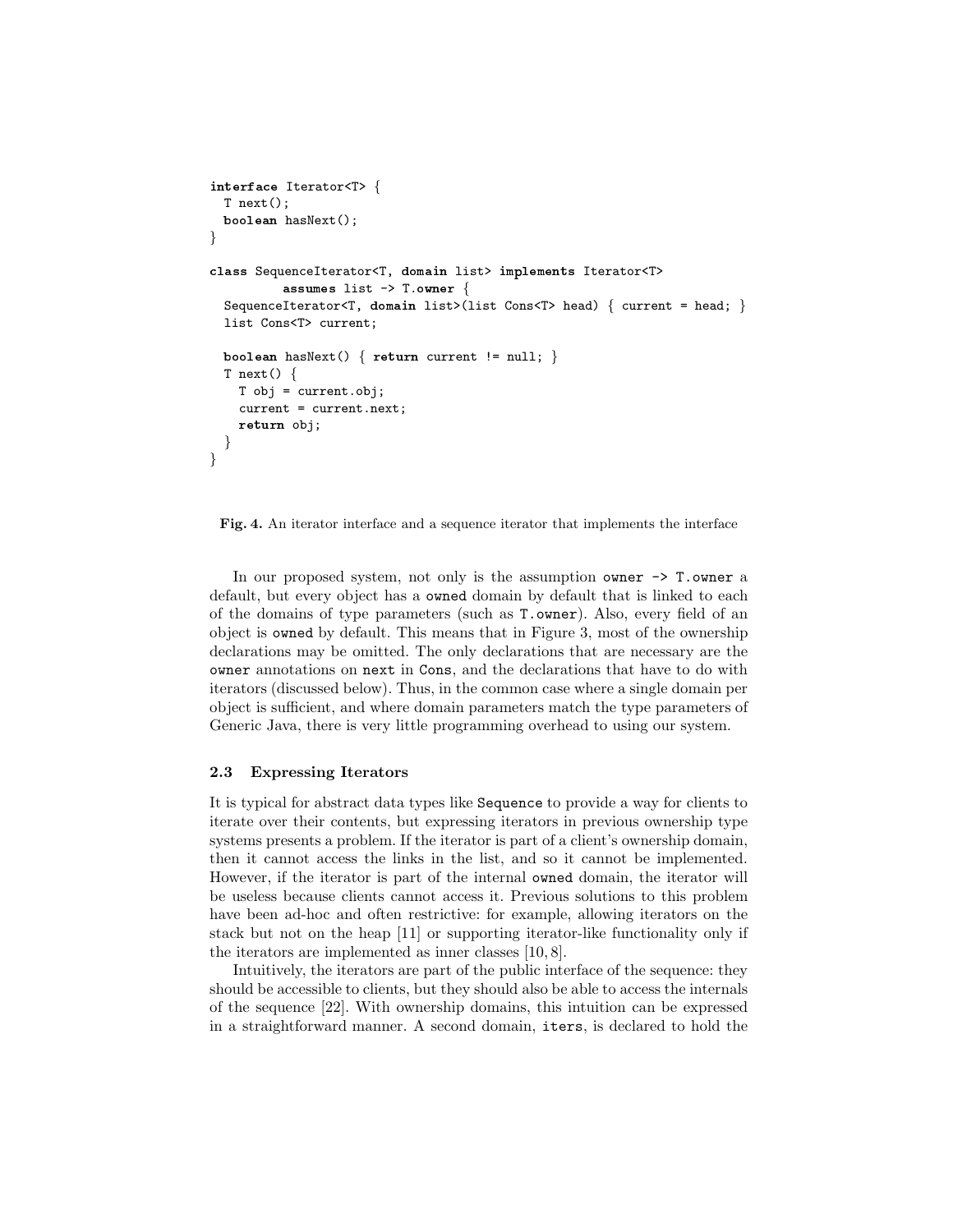```
class SequenceClient {
 domain state;
 final state Sequence<state Object> seq = new Sequence<state Object>();
 void run() {
    state Object obj = ...
    seq.add(obj);
    seq.iters Iterator<state Object> i = seq.getIter();
    while (i.hasNext()) {
     state Object cur = i.next();
     doSomething(cur);
    }
 }
}
```
Fig. 5. A client of the Sequence

iterators of the sequence. So that clients can use the iterator objects, we make the iters domain public. In our system, permission to access the sequence implies permission to access its public domains.

In order to allow the iterator to access the elements and links in the sequence, we link the iters domain to the T. owner and owned domains. Then we can write a getIter method that creates a new SequenceIterator object and returns it as part of the iters domain.

The definitions of the Iterator interface and the concrete SequenceIterator class are shown in Figure 4. The Iterator interface has a single type parameter  $T$  to capture the class and owner of the elements over which it iterates. The SequenceIterator class has the type parameter T and also a *domain parameter* list, because its internal implementation must be able to refer to the Cons objects in the sequence. The domain parameter is just like a type parameter except it holds only a domain, not a full type. The list domain is used within the SequenceIterator to refer to the owner of the Cons cells.

The SequenceIterator class assumes that the list domain parameter has permission to refer to objects in the T.owner domain. This assumption is needed to fulfill the assumptions that Cons makes.

## 2.4 Using Sequence

Figure 5 shows a client of the Sequence ADT. The client declares some domain, state, which holds both the sequence and its elements. Thus the Sequence type is parameterized by the type state Object, meaning objects of class Object that are part of the state domain. The run method creates an object in the state domain, and adds it to the sequence. It then calls getIter to get an iterator for the sequence. The iterator is in the iters domain of the sequence.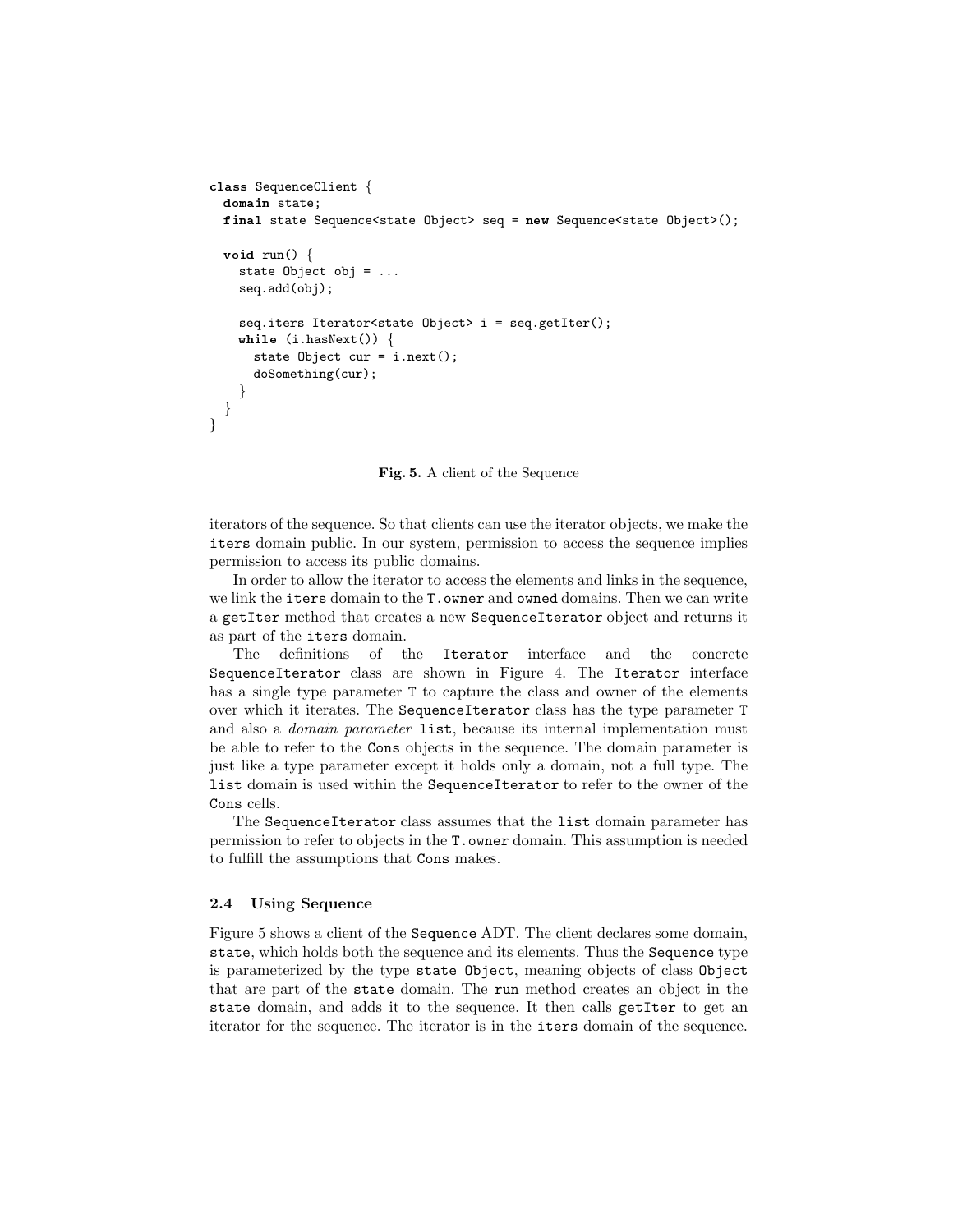Since each sequence has its own iters domain, we need to prefix the domain name by the object that declared it. In order to ensure type safety, the program source can only refer to domains of final variables such as seq–otherwise, we could assign another sequence to the seq variable and the type system would lose track of the relationship between a sequence object and its iterators.

#### 2.5 Properties: Link Soundness

Our type system ensures link soundness, the property that the domain and link declarations in the system conservatively describe all aliasing that could take place at run time. Here we define link soundness in precise but informal language; section 3.5 defines link soundness formally and proves that our type system enforces the property.

To state link soundness precisely, we need a few preliminary definitions. First, we say that object o refers to object o' if o has a field that points to o', or else a method with receiver  $\sigma$  is executing and some expression in that method evaluates to  $o'$ . We will say that object  $o$  declares a domain d or a link between domains  $d$  and  $d'$  if the class of  $o$  declares a domain or a link between domains that, when o is instantiated, refer to  $d$  and  $d'$ . Finally, we say that object  $o$  has permission to access domain d if one of the following conditions holds:

- 1. *o* is in domain  $d'$ , and some object declares a link of the form **link**  $d' \rightarrow d$ .
- 2.  $o$  has permission to access object  $o'$ , and  $o'$  declares a public domain  $d$ .
- 3. o is part of domain d.
- 4. d is a domain declared by o.

These rules simply state the conditions in the introduction to section 2 more precisely. We can now define link soundness using the definitions above:

Definition 1 (Link Soundness). If an object o refers to object o' and o' is in domain d, then o has permission to access domain d.

Discussion. In order for link soundness to be meaningful, we must ensure that objects can't use link declarations or auxiliary objects to violate the intent of linking specifications. For example, in Figure 1, the customer should not be able to give itself access to the bank's vaults domain. We can ensure this with the following restriction:

– Each link declaration must include a locally-declared domain.

Furthermore, even though the agents domain is local to the customer object, the customer should not be able to give the agents any privileges that the customer does not have itself. The following rules ensure that local domains obey the same restrictions as their enclosing objects or domains:

- An object can only link a local domain to an external domain d if the **this** object has permission to access d.
- $-$  An object can only link an external domain d to a local domain if d has permission to access the owner domain.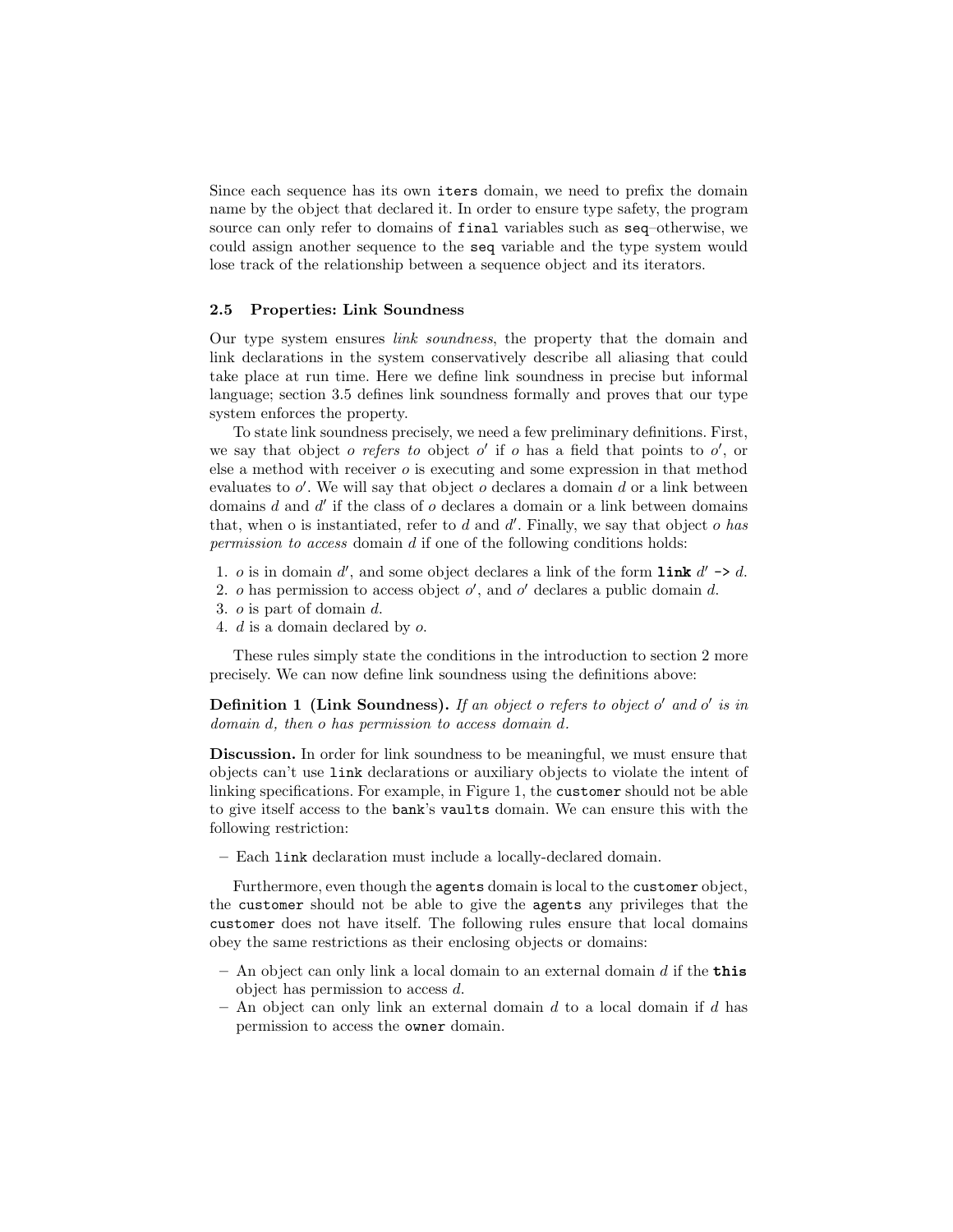Finally, the customer should not be able to get to the bank's vaults domain by creating its own objects in the tellers domain:

 $-$  An object  $\alpha$  can only create objects in domains declared by  $\alpha$ , or in the owner domain of o, or in the shared domain.

Unlike many previous ownership type systems, our system does not have a rule giving an object permission to access all enclosing domains. This permission can be granted using link declarations if needed, but developers can constrain aliasing more precisely by leaving this permission out.

Relation to Previous Work. Previous ownership type systems have enforced the owners-as-dominators property: all paths to an object in a system must go through that object's owner. The link soundness property is more flexible than owners-as-dominators, since it can express examples like the Iterator in section 2.3 that violate the owners-as-dominators constraint. However, ownership domains can be used to enforce owners-as-dominators if programmers obey the following guidelines:

- Never declare a public domain.
- Never link a domain parameter to an internal domain.

These guidelines ensure that the rules for link declarations and public domains (rules  $\#1$  and  $\#2$  above) cannot be used to access internal domains. Rule #3 does not apply, and the only other way to access internal domains is through the object that declared them (rule  $#4$ ), which is what owners-as-dominators requires.

These guidelines show that previous ownership type systems are essentially a special case of ownership domains. Thus, ownership domains provide a tradeoff between reasoning and expressiveness. Engineers can use ownership domains to enforce owners-as-dominators when this property is needed, but can also use a more flexible alias-control policy in order to express idioms like iterators.

## 2.6 Listener Callbacks

The listener idiom, an instance of the subject-observer design pattern [14], is very common in object-oriented libraries such as the Java Swing GUI. This pattern is often implemented as shown in Figure 6, where a Listener object creates a callback object that is invoked when some event occurs in the event Generator being observed. Expressing this idiom is impossible in ownership type systems that enforce owners-as-dominators, since the callback object is visible from the Generator but keeps internal references to the state of the Listener.

Using ownership domains, we can express this example as shown in Figure 6. The ListenerSystem declares domains representing the generator and listener, and links the generator domain to the listener domain so that it can pass the listener's callback to the generator. The Generator class needs to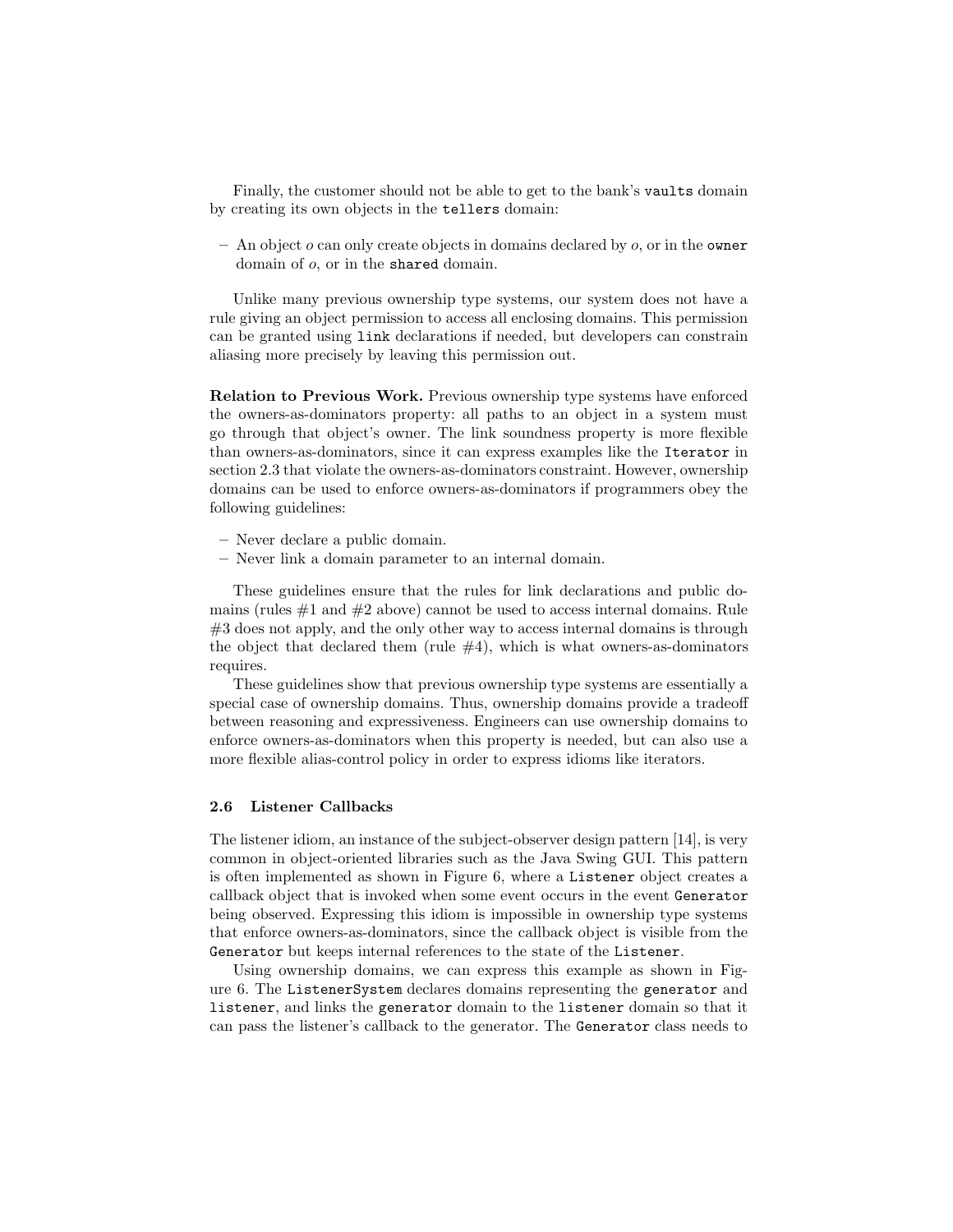```
class ListenerSystem {
   domain generator, listener;
   link generator->listener;
   generator Generator<l.callbacks Callback> s;
   final listener Listener l;
   \ldots s.callback = l.getCallback(); \ldots}
class Generator<CB> {
  CB callback;
   ... callback.notify(data) ...
}
class Listener {
  public domain callbacks;
   domain state;
   link callbacks -> state;
  callbacks Callback getCallback() {
     return new ListenerCB<state>(...)
   }
}
interface Callback \{ void notify(int data); \}class ListenerCB<domain state> implements Callback {
   void notify(int data) \{ /* modify state */ \}}
```
#### Fig. 6. A Listener system.

store a reference to the callback object, so it is parameterized by the callback type CB.

Like the Sequence class described earlier, the Listener declares a private domain for its internal state and a public one for its callback objects, linking the callback domain to the state domain. The ListenerCB object implements the Callback interface, storing a reference to the listener's state and performing some action on that state when the notify method is invoked.

#### 2.7 Expressing Architectural Constraints

One of our goals in designing ownership domains was to express aliasing constraints between different components in the architecture of a program. Figure 7 shows how the aliasing constraints in two different architectural styles can be expressed with ownership domains. The code in the first example represents a layered architecture [15] by creating an ownership domain for each layer. The link specifications express the constraint that objects in each layer can only refer to objects in the layer below.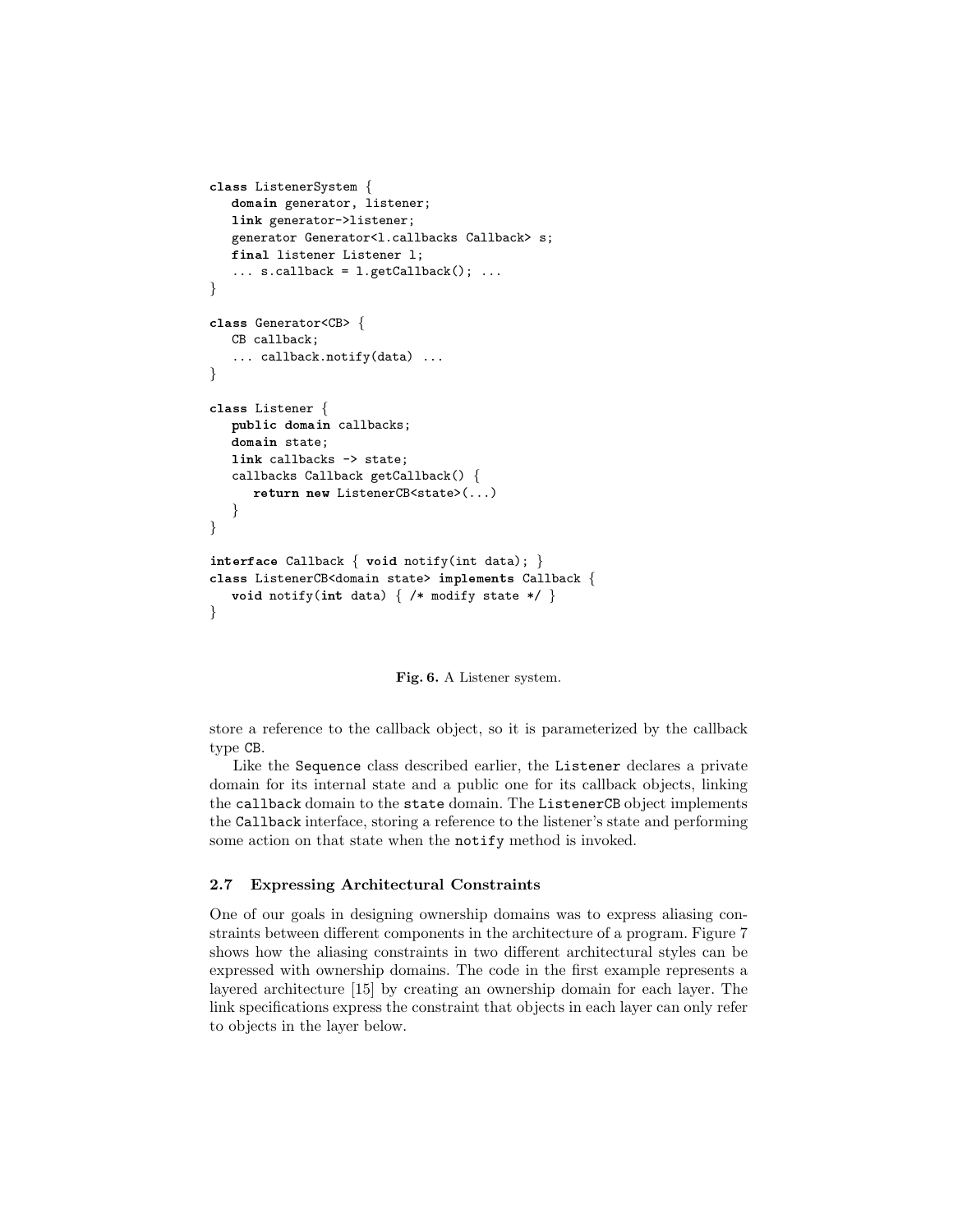```
class LayeredArchitecture {
   domain layer1, layer2, layer3;
   link layer2->layer1, layer3->layer2;
   ...
}
class MediatorArchitecture {
   domain component1, component2, component3;
   domain mediator;
   link component1->mediator, component2->mediator, component3->mediator;
   link mediator->component1, mediator->component2, mediator->component3;
}
```
Fig. 7. A layered architecture and a mediator architecture

The second example shows an architecture in which three different components communicate through a mediator component [26]. Again, the three components and the mediator are represented with domains. However, in this case, the aliasing pattern forms a star with the mediator in the center and the components as the points of the star. The link soundness property can then be used to guarantee that the individual components communicate only indirectly through the mediator. This property is crucial to gain the primary benefit of the mediator style: components in the system can be developed, deployed, and evolved independently from each other.

In both examples, the ability to create multiple ownership domains in one object and to specify aliasing constraints between them is crucial for specifying the architectural structure of the system. The use of ownership domains to specify architectural aliasing complements our earlier work specifying architectural interfaces and control flow in a different extension of Java [3].

## 2.8 Extensions

The AliasJava compiler includes an implementation of ownership domains as well as a number of useful extensions. A unique annotation indicates that there is only one persistent external reference to an object (we allow internal references to unique objects, providing external uniqueness [12] in the more flexible setting of ownership domains). Unique objects can later be assigned to a domain, at which point the type system verifies the object's linking assumptions that relate the owner domain to the parameter domains (in order to do this check soundly, we also verify that the domain parameters of a unique object are not "forgotten" by subsumption).

A lent annotation indicates a temporary reference to an object. A unique or owned object can be passed as a lent argument of a function, giving that function temporary access to the object but ensuring that the function does not store a persistent reference to the object. AliasJava supports method parameterization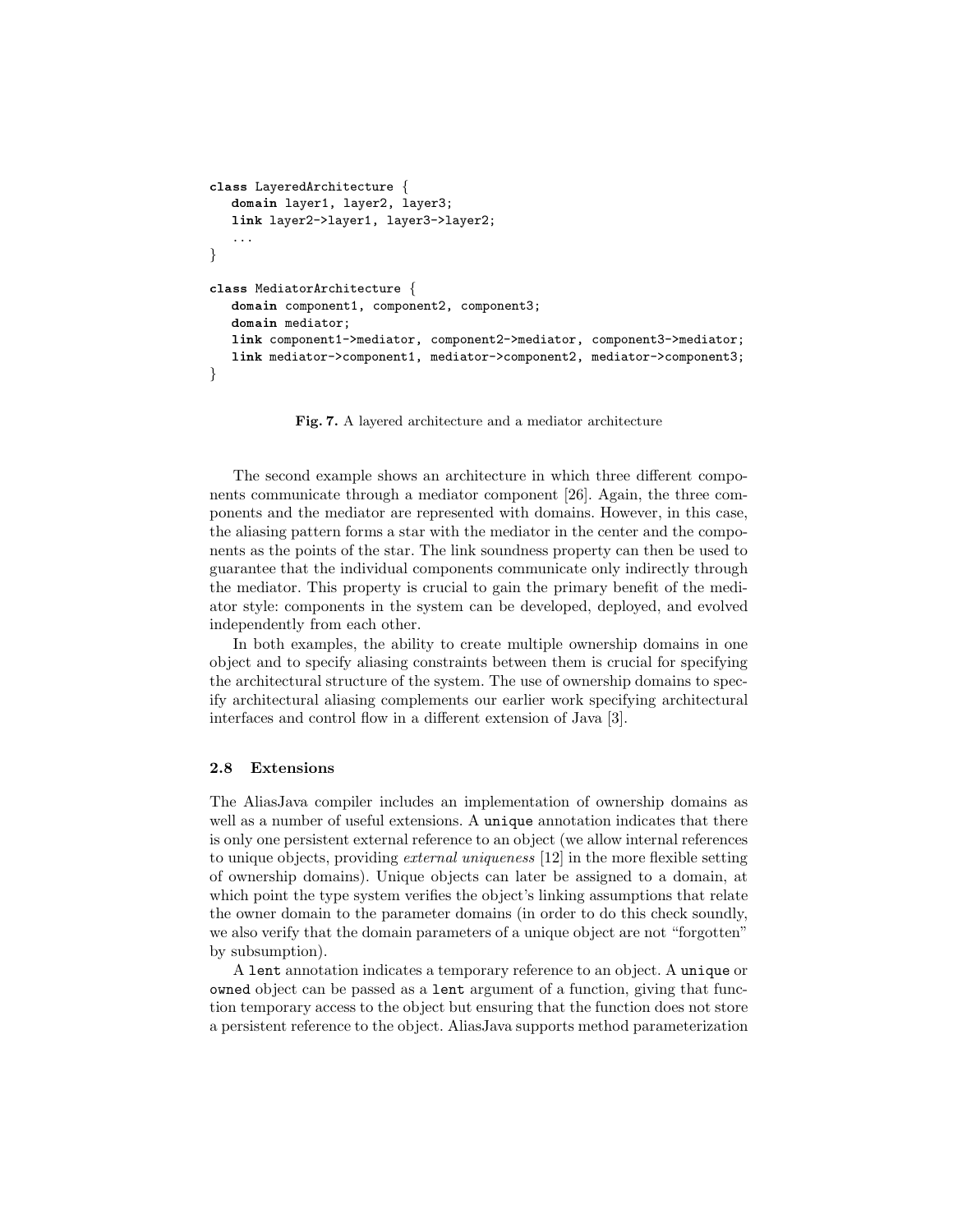(and the corresponding assumes clauses) in addition to class parameterization. In the future, we may add support for package-level domains (generalizing confinement [7]) and for readonly types [21].

# 3 Formalizing Ownership Domains

We would like to use formal techniques to prove that our type system is safe and preserves the intended aliasing invariants. A standard technique, exemplified by Featherweight Java [18], is to formalize a core language that captures the key typing issues while ignoring complicating language details. We have formalized ownership domains as Featherweight Domain Java (FDJ), a core language based on Featherweight Java (FJ).

Featherweight Domain Java makes a number of simplifications relative to the full Java language. As in FJ, the model omits interfaces, inner classes, and some statement and expression forms, since these constructs can be written in terms of more fundamental ones. In order to focus exclusively on ownership domains, FDJ omits other constructs like shared that can be modeled with syntactic sugar. These omissions make the formal system simple enough to permit effective reasoning, while still capturing the core constructs of ownership domains.

Although Featherweight Java has been extended with type parameters [18], we model only domain parameters in order to simplify the system. The user-level system can be translated into the formal one by replacing each type parameter with a domain parameter, by replacing uses of the type parameter with the domain parameter applied to class Object, and by inserting casts where necessary.

## 3.1 Syntax

Figure 8 shows the syntax of FDJ. The metavariable  $C$  ranges over class names; T ranges over types; f ranges over fields; v ranges over values; e ranges over expressions;  $x$  ranges over variable and domain names;  $n$  ranges over values and variable names; S ranges over stores;  $\ell$  ranges over locations in the store,  $\alpha$  and  $\beta$  range over formal ownership domain parameters, and m ranges over method names. As a shorthand, an overbar is used to represent a sequence.

In FDJ, classes are parameterized by a list of ownership domains, and extend another class that has a subsequence of its domain parameters. An assumes clause states the linking assumptions that a class makes about its domain parameters. Our formal system does not have the default linking assumptions that are present in the real system; thus all assumptions must be specified explicitly. Each class defines a constructor and sets of fields, domains, link specifications, and methods. The canonical class constructor just assigns the constructor arguments to the fields of the class, while methods use standard Java syntax. We assume a predefined class Object that has no fields, domains, or methods.

Source-level expressions  $e_s$  include object creation expressions, field reads, casts, and method calls. Although FDJ is a pure language without field assignment, we want to reason about aliasing, and so we use locations to represent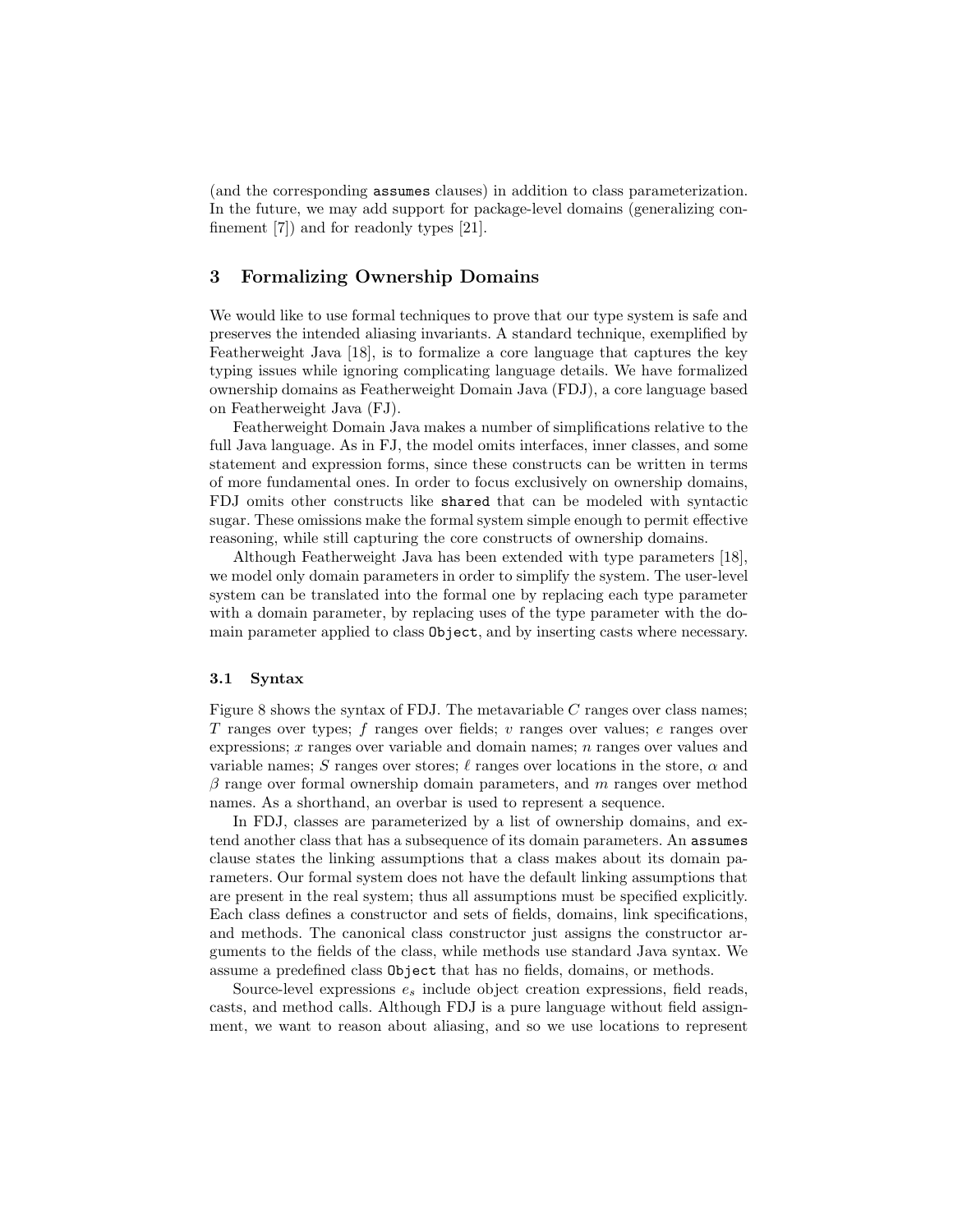$$
CL ::= \text{class } C < \overline{\alpha}, \overline{\beta} > \text{ extends } C' < \overline{\alpha} > \text{ assumes } \overline{\gamma} \to \overline{\delta} \{ \overline{T} \overline{f}; K \overline{D} \overline{L} \overline{M} \}
$$
\n
$$
K ::= C(\overline{T'} \overline{f'}, \overline{T} \overline{f}) \{ \text{super}(\overline{f'}); \text{this.} \overline{f} = \overline{f}; \}
$$
\n
$$
D ::= [\text{public}] \text{ domain } x;
$$
\n
$$
L ::= \text{link } d \to d';
$$

| $M ::= T_R \ m(\overline{T} \ \overline{x}) \ \{ \ \texttt{return} \ e; \ \}$ | $v, \ell \in locations$                                      |
|-------------------------------------------------------------------------------|--------------------------------------------------------------|
| $e_s ::= x \mid \text{new } C \leq \overline{\alpha} > (\overline{e})$        | $S ::= \ell \mapsto C \langle \ell.x \rangle (\overline{v})$ |
| $e.f$   $(T)e$   $e.m(\overline{e})$                                          |                                                              |
| $e ::= e_s   \ell   \ell > e$ error                                           | $\Gamma ::= x \mapsto T$                                     |
|                                                                               | $\Sigma ::= \ell \mapsto T$                                  |

 $n ::= x \mid v$ 

 $T :: = C < \overline{d} > |$  ERROR  $d ::= \alpha \mid n.x$ 

Fig. 8. Featherweight Domain Java Syntax

object identity. A store S maps locations  $\ell$  to their contents: the class of the object, the actual ownership domain parameters, and the values stored in its fields. We will write  $S[\ell]$  to denote the store entry for  $\ell$  and  $S[\ell, i]$  to denote the value in the *i*th field of  $S[\ell]$ . Adding an entry for location  $\ell$  to the store is abbreviated  $S[\ell \mapsto C \langle \overline{\ell x} \rangle \langle \overline{\ell'} \rangle]$ .

Several method calls may be executing on the stack at once, and to reason about ownership we will need to know the receiver of each executing call. Therefore, there are additional expression forms  $e$  that can occur during reduction, including locations  $\ell$ . The expression form  $\ell > e$  represents a method body  $e$ executing with a receiver  $\ell$ . An explicit **error** expression is used to represent the result of a failed cast.

The result of computation is a location  $\ell$ , which is sometimes referred to as a value  $v$ . The class of names  $n$  includes both values and variables. The set of variables includes the distinguished variable this used to refer to the receiver of a method. A domain is either one of the domain parameters  $\alpha$  of the class, or else a pair of a name  $n$  (which can be **this**) and a domain name x. Neither the error expression, nor locations, nor  $\ell > e$  expressions may appear in the source text of the program; these forms are only generated during reduction.

A type in FDJ is a class name and a set of actual ownership domain parameters. We simplify the formal system slightly by treating the first domain parameter of a class as its owning domain. We use a slightly different syntax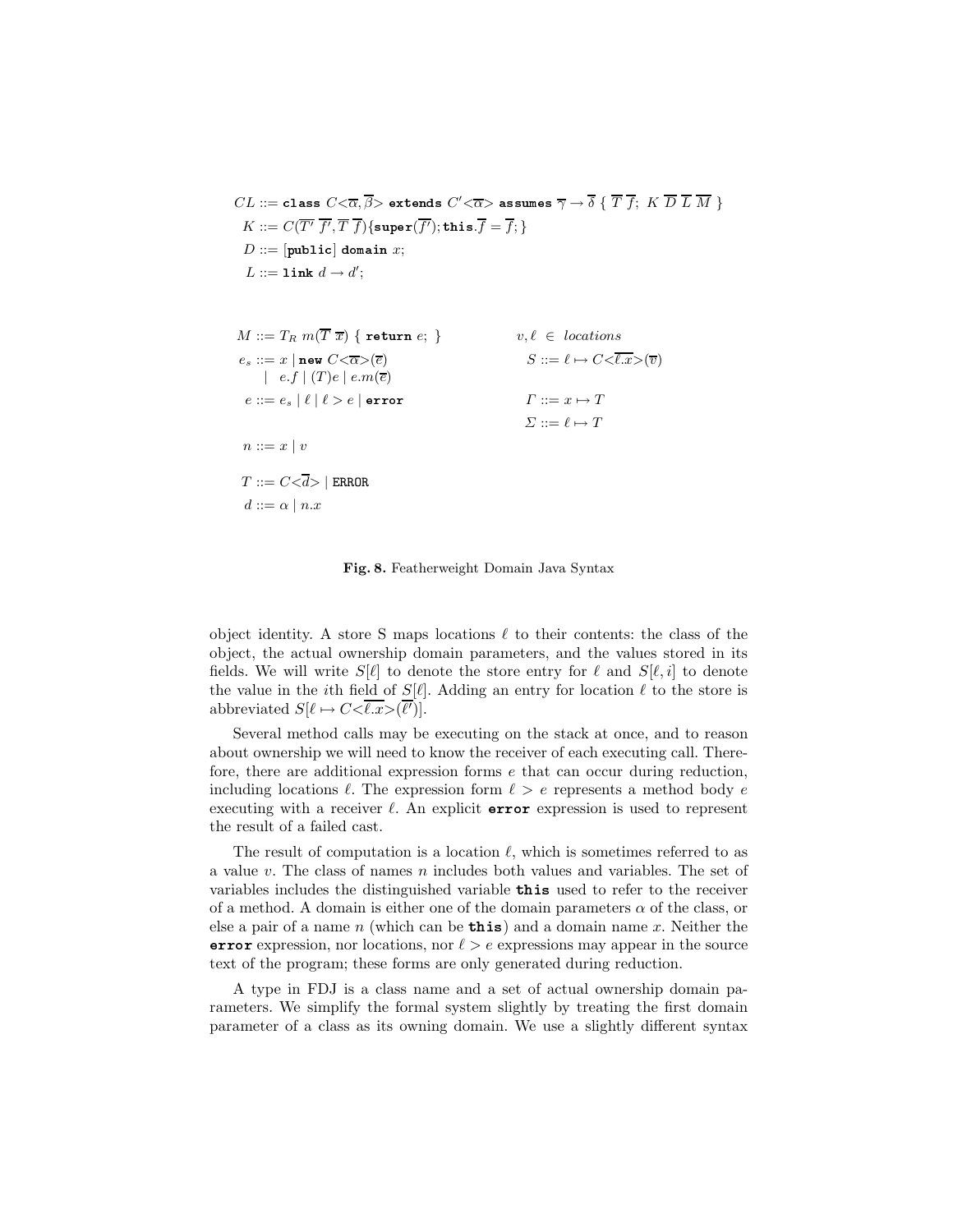| $l \notin domain(S)$ $S' = S[\ell \mapsto C \le \overline{d} \ge (\overline{v})]$ $R\text{-}New$                                                                                                                                |  |  |
|---------------------------------------------------------------------------------------------------------------------------------------------------------------------------------------------------------------------------------|--|--|
| $S\vdash$ new $C<\overline{d}>(\overline{v})\mapsto \ell, S'$                                                                                                                                                                   |  |  |
| $\frac{S[\ell] = C {<} \overline{d}{>}(\overline{v}) \quad \quad fields(C {<} \overline{d}{>} ) = \overline{T} \ \overline{f}}{S \vdash \ell . f_i \mapsto v_i, S}$<br>$-$ R-Read                                               |  |  |
| $\frac{S[\ell] = C {<} \overline{d} {>} (\overline{v}) \qquad C {<} \overline{d} {>} <: T} {S \vdash (T) \ell \mapsto \ell, S}$<br>$R$ -Cast                                                                                    |  |  |
| $\frac{S[\ell] = C \langle \overline{d} \rangle(\overline{v}) \qquad C \langle \overline{d} \rangle \nless T}{S \vdash (T)\ell \mapsto \texttt{error}, S} \quad E\text{-}Cast$                                                  |  |  |
| $\frac{S[\ell] = C <\overline{d}>(\overline{v}) \qquad mbody(m, C <\overline{d}>) = (\overline{x}, e_0)}{S \vdash \ell.m(\overline{v}) \mapsto \ell > [\overline{v}/\overline{x}, \ell/\mathbf{this}]e_0, S} \ \ R\text{-}Invk$ |  |  |
| $\overline{S\vdash\ell>v\mapsto v, S}\;$ R-Context                                                                                                                                                                              |  |  |

Fig. 9. Dynamic Semantics

in the practical system to emphasize the semantic difference between the owner domain of an object and its domain parameters.

We assume a fixed class table CT mapping classes to their definitions. A program, then, is a tuple  $(CT, S, e)$  of a class table, a store, and an expression.

Expressiveness. While FDJ has been simplified considerably from the full semantics of ownership domains in Java, it is still quite expressive. The example code in Figures 3-7 can be expressed in FDJ with some minor rewriting. For example, the FDJ Cons class below differs from the code in Figure 3 in that the owner parameter is explicit; the type parameter T is replaced with domain parameter elemOwner; and the extends clause is explicit. In addition, the owner domain of the field and method argument types is specified as the first parameter instead of appearing before the type name.

```
class Cons<owner, elemOwner> extends Object<owner>
          assumes owner -> elemOwner {
 Cons(Object<elemOwner> obj, Cons<owner,elemOwner> next) {
    this.obj=obj; this.next=next;
  }
 Object<elemOwner> obj;
 Cons<owner, elemOwner> next;
}
```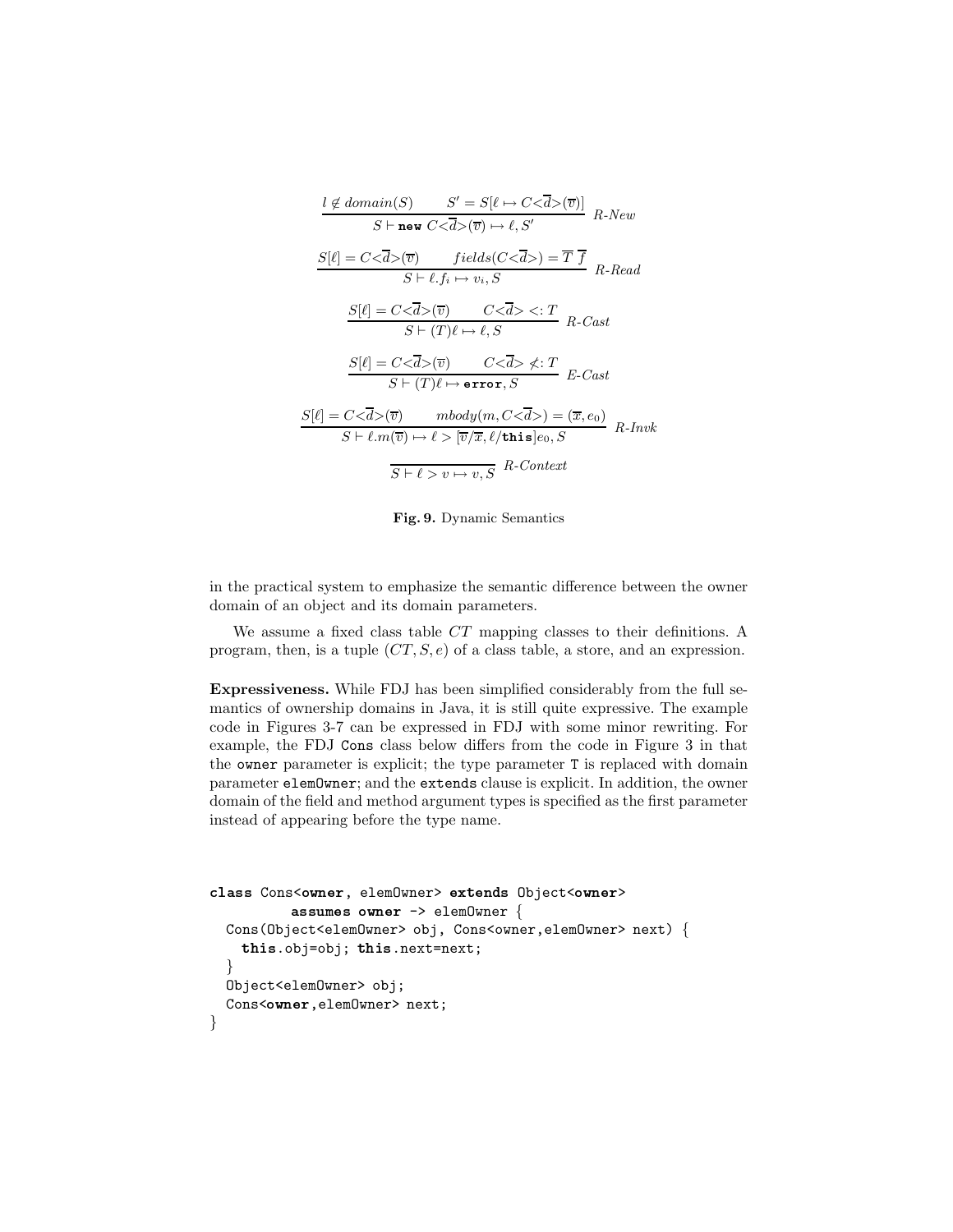$$
\frac{CT(C) = \text{class } C < \overline{\alpha, \beta} > \text{ extends } C' < \overline{\alpha} > \dots}{C < \overline{d, d'} > \langle C' < \overline{d} \rangle} \text{Subtype-Class}
$$
\n
$$
\frac{T <: T' \quad T' <: T''}{T <: T''} \text{Subtype-Trans}
$$
\n
$$
\frac{T <: T' \quad T' <: T''}{\text{EROR} <: T} \text{Subtype-Error}
$$

Fig. 10. Subtyping Rules

## 3.2 Reduction Rules

The evaluation relation, defined by the reduction rules given in Figure 9, is of the form  $S \vdash e \mapsto e', S'$ , read "In the context of store  $\tilde{S}$ , expression e reduces to expression e' in one step, producing the new store S'." We write  $\mapsto^*$  for the reflexive, transitive closure of  $\mapsto$ . Most of the rules are standard; the interesting features are how they track ownership domains.

The R-New rule reduces an object creation expression to a fresh location. The store is extended at that location to refer to a class with the specified ownership parameters, with the fields set to the values passed to the constructor.

The R-Read rule looks up the receiver in the store and identifies the ith field using the *fields* helper function (defined in Figure 14). The result is the value at field position i in the store. As in Java (and FJ), the  $R\text{-}Cast$  rule checks that the cast expression is a subtype of the cast type. Note, however, that in FDJ this check also verifies that the ownership domain parameters match, doing an extra run-time check that is not present in Java. If the run-time check in the cast rule fails, however, then the cast reduces to the error expression, following the cast error rule E-Cast. This rule shows how the formal system models the exception that is thrown by the full language when a cast fails.

The method invocation rule  $R\text{-}Invk$  looks up the receiver in the store, then uses the mbody helper function (defined in Figure 14) to determine the correct method body to invoke. The method invocation is replaced with the appropriate method body, where all occurrences of the formal method parameters and this are replaced with the actual arguments and the receiver, respectively. Here, the capture-avoiding substitution of values  $\overline{v}$  for variables  $\overline{x}$  in e is written  $[\overline{v}/\overline{x}]e$ . Execution of the method body continues in the context of the receiver location.

When a method expression reduces to a value, the R-Context rule propagates the value outside of its method context and into the surrounding method expression. As this rule shows, expressions of the form  $\ell > e$  do not affect program execution, and are used only for reasoning about invariants that are necessary for link soundness. The full definition of FDJ, in a companion technical report [2], also includes congruence rules that allow reduction to proceed within an expression in the the order of evaluation defined by Java. For example, the read rule states that an expression  $e.f$  reduces to  $e'.f$  whenever  $e$  reduces to  $e'.$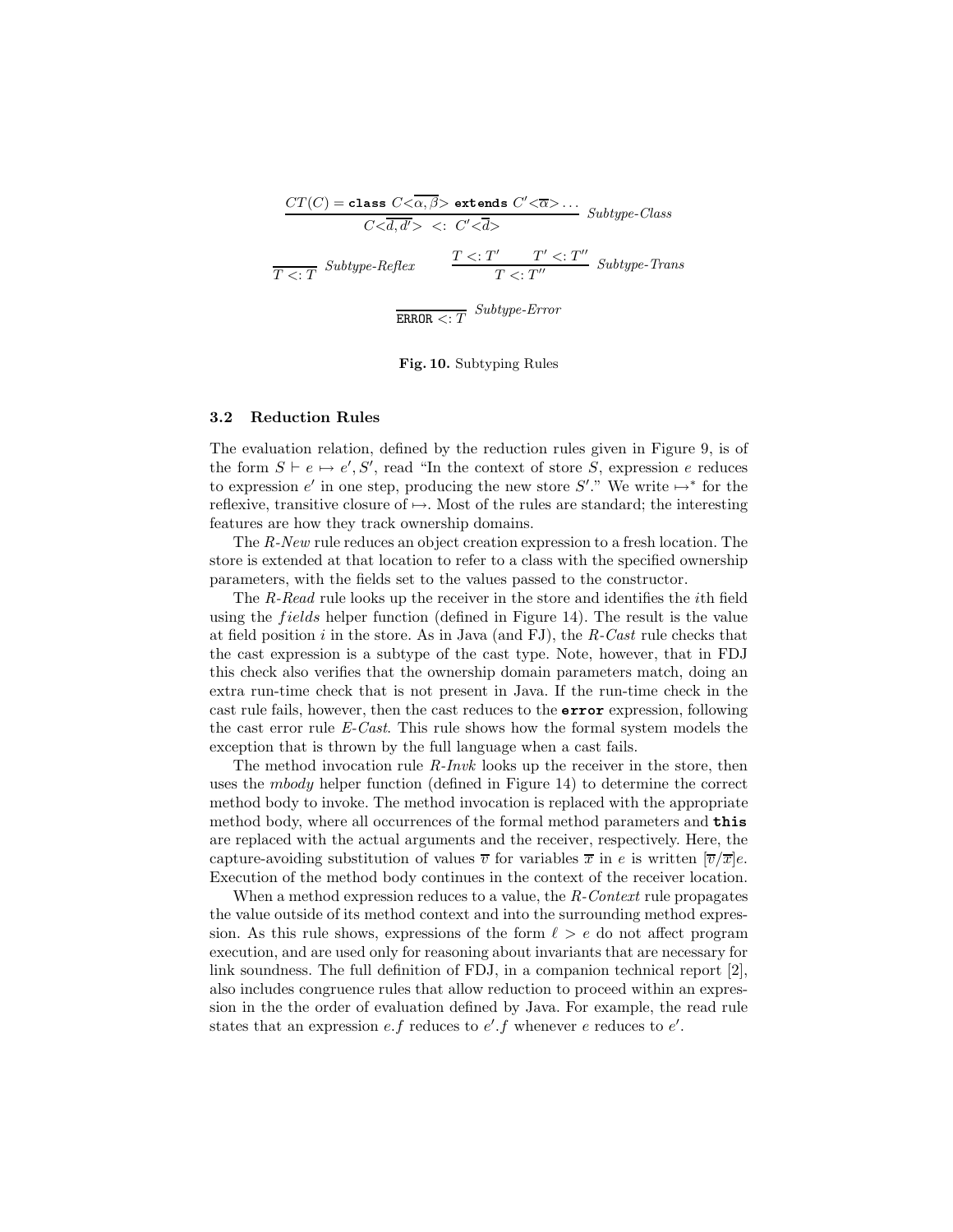| T-Loc<br>$T$ -Var<br>$\overline{\Gamma, \Sigma, n_{this} \vdash x : \Gamma(x)}$<br>$\overline{\Gamma, \Sigma, n_{this} \vdash \ell : \Sigma(\ell)}$                                                                                                                                                                                    |          |  |
|----------------------------------------------------------------------------------------------------------------------------------------------------------------------------------------------------------------------------------------------------------------------------------------------------------------------------------------|----------|--|
| $\Gamma, \Sigma, n_{this} \models assumptions(C < d>)$ $\Gamma, \Sigma, n_{this} \vdash \overline{e}:T'$<br>$fields(C<\overline{d}>)=\overline{T}\ \overline{f} \qquad \overline{T'}<:\overline{T} \qquad \Gamma, \Sigma, n_{this} \vdash n_{this}:T_{this}$<br>$owner(C < \overline{d}) \in (domains(T_{this}) \cup owner(T_{this}))$ | $T$ -New |  |
| $\Gamma, \Sigma, n_{this} \vdash \textbf{new } C \langle d \rangle(\overline{e}) : C \langle d \rangle$                                                                                                                                                                                                                                |          |  |
| T-Error<br>$\overline{\Gamma, \Sigma, n_{this} \vdash \texttt{error} : \texttt{ERROR}}$                                                                                                                                                                                                                                                |          |  |
| $\frac{\Gamma, \Sigma, n_{this} \vdash e_0 : T_0 \quad fields(T_0) = \overline{T} \overline{f}}{\Gamma, \Sigma, n_{this} \vdash e_0. f_i : T_i}$<br>$T$ -Read                                                                                                                                                                          |          |  |
| $\frac{\Gamma, \Sigma, n_{this} \vdash e : T'}{\Gamma, \Sigma, n_{this} \vdash (T) e : T} T\text{-}\mathit{Cast}$                                                                                                                                                                                                                      |          |  |
| $\Gamma, \Sigma, n_{this} \vdash e_0 : T_0 \qquad \Gamma, \Sigma, n_{this} \vdash \overline{e} : \overline{T_a}$<br>$\mathit{mtype}(m,T_0) = \overline{T} \to T_R \qquad \overline{T_a} <: [\overline{e}/\overline{x},e_0/\mathtt{this}] \; \overline{T}$<br>$T$ -Inv $k$                                                              |          |  |
| $\Gamma, \Sigma, n_{this} \vdash e_0.m(\overline{e}) : [\overline{e}/\overline{x}, e_0/\mathtt{this}] T_R$                                                                                                                                                                                                                             |          |  |
| $\Gamma, \Sigma, \ell \vdash e : T$<br>$\Gamma, \overline{\Sigma, n_{this} \vdash \ell > e : T}$ T-Context                                                                                                                                                                                                                             |          |  |

Fig. 11. Typechecking

#### 3.3 Typing Rules

FDJ's subtyping rules are given in Figure 10. Subtyping is derived from the immediate subclass relation given by the  $\epsilon$ xtends clauses in the class table  $CT$ . The subtyping relation is reflexive and transitive, and it is required that there be no cycles in the relation (other than self-cycles due to reflexivity). The ERROR type is a subtype of every type.

Typing judgments, shown in Figure 11, are of the form  $\Gamma, \Sigma, n_{this} \vdash e : T$ , read, "In the type environment  $\Gamma$ , store typing  $\Sigma$ , and receiver  $n_{this}$ , expression  $e$  has type  $T$ ."

The T-Var rule looks up the type of a variable in  $\Gamma$ . The T-Loc rule looks up the type of a location in  $\Sigma$ . The object creation rule verifies that any assumptions (see Figure 14) that the class being instantiated makes about its domain parameters are justified based on the current typing environment. The entailment relation  $\models$  for linking assumptions will be defined below in Figure 13. The creation rule also checks that the parameters to the constructor have types that match the types of that class's fields. Finally, it verifies that the object being created is part of the same domain as  $n_{this}$  or else is part of the domains declared by  $n_{this}$  (the *domains* function is defined in Figure 14, and the *owner* function gets the owner of  $n_{this}$  by extracting the first owner parameter from T).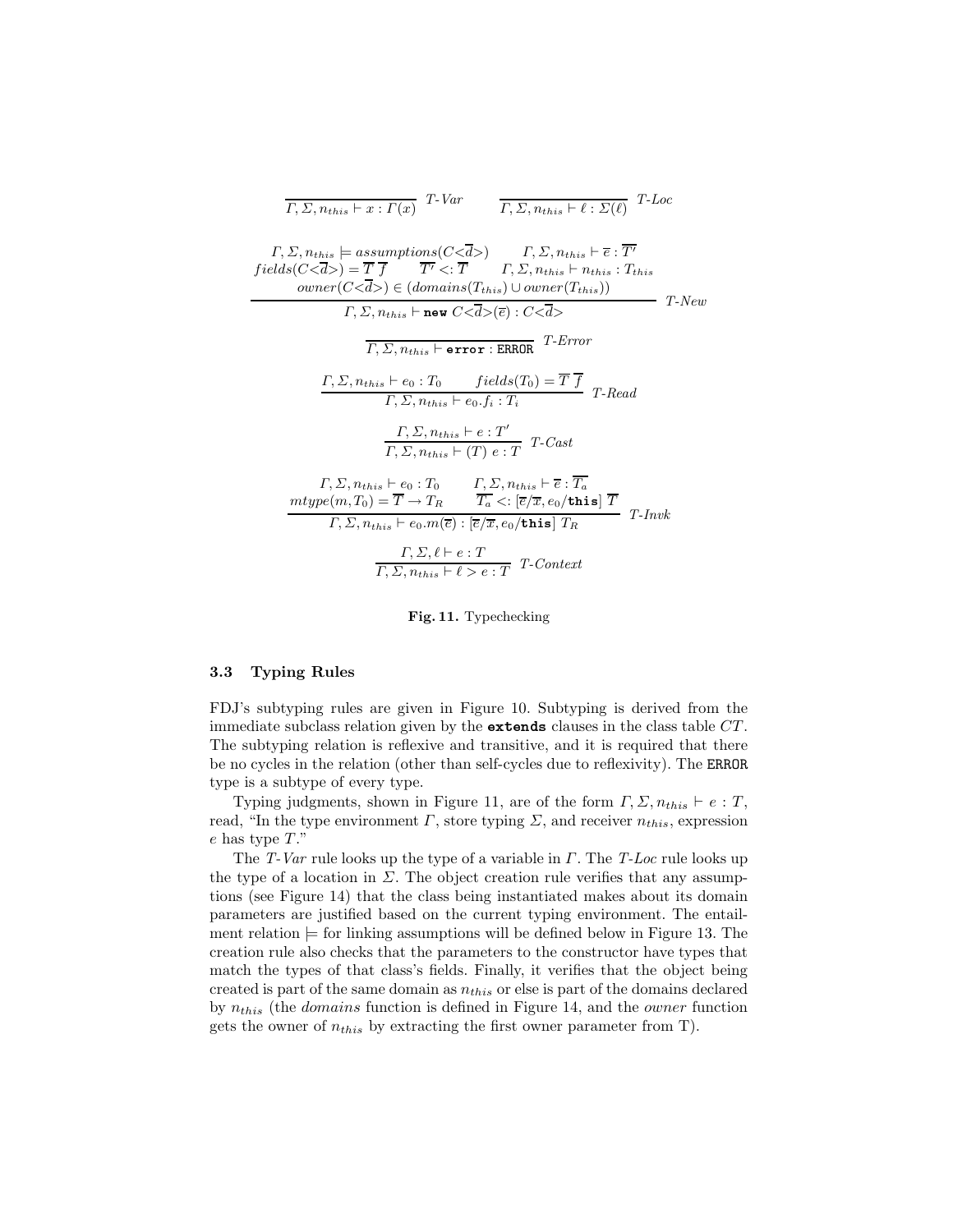$$
\overline{M} OK in C \quad fields(C' < \overline{\alpha}) = \overline{T' \, \overline{g}} \quad \overline{L} OK in C < \overline{\alpha}, \overline{\beta} >
$$
\n{this :  $C < \overline{\alpha}, \overline{\beta} > \}$ ,  $\emptyset$ , this |= (this → owner(\overline{T}))  
\nK = C < \overline{\alpha}, \overline{\beta} > (\overline{T' \, \overline{g}}, \overline{T \, \overline{f}}) { super( $\overline{g}$ ); this,  $\overline{f} = \overline{f}$ };  
\nclass  $C < \overline{\alpha}, \overline{\beta} > \text{ extends } C' < \overline{\alpha} > \text{ assumes } \overline{\gamma} \rightarrow \overline{\delta} \{ \overline{T} \, \overline{f}; K \, \overline{D}; \, \overline{L}; \, \overline{M}; \} \, OK$   $CISOK$   
\n
$$
CT(C) = \text{class } C < \overline{\alpha}, \overline{\beta} > \text{ extends } C' < \overline{\alpha} > ...
$$
\n
$$
\text{override}(m, C' < \overline{\alpha}) > T + R)
$$
\n{ $\overline{x} : \overline{T}, \text{ this} : C < \overline{\alpha}, \overline{\beta} > \}$ ,  $\emptyset, \text{ this} \models (\text{this} \rightarrow \text{owner}(\overline{T}))$  *MethodK*  
\n $\overline{T_R m(\overline{T} \, \overline{x})} \{ \text{return } e; \} \, OK \, in C$   
\n $\{d_1, d_2\} \cap \text{domains}(C < \overline{\alpha} >) \neq \emptyset$   
\n $d_1 \notin \text{domains}(C < \overline{\alpha} >) \Longrightarrow (\text{this} : C < \overline{\alpha} > \emptyset, \text{this} \models d_1 \rightarrow \text{owner}(C < \overline{\alpha} >))$   
\n $d_2 \notin \text{domains}(C < \overline{\alpha} >) \Longrightarrow (\text{this} : C < \overline{\alpha} > \emptyset, \text{this} \models \text{this} \rightarrow d_2)$   
\n $\$ 

Fig. 12. Class, Method and Store Typing

The typing rule for  $error$  assigns it the type ERROR. The rule for field reads looks up the declared type of the field using the *fields* function defined in Figure 14. The cast rule simply checks that the expression being cast is well-typed; a run-time check will determine if the value that comes out of the expression matches the type of the cast. Our cast rule is simpler than Featherweight Java's in that we omit the check for "stupid casts."

Rule T-Invk looks up the invoked method's type using the mtype function defined in Figure 14, and verifies that the actual argument types are subtypes of the method's argument types. The method's nominal argument and result types must have actual parameter values substituted for formals, so that domain names that are qualified by a formal parameter are compared properly in the calling context. Finally, the T-Context typing rule for an executing method checks the method's body in the context of the new receiver  $\ell$ .

Finally, for each rule of the form  $\Gamma, \Sigma, n_{this} \vdash e : T$  we include an implicit check that  $T \neq \texttt{ERROR} \Longrightarrow \varGamma, \varSigma, n_{this} \models n_{this} \rightarrow owner(T)$ . This implicit check verifies that the current object named by  $n_{this}$  has permission to access the owning domain of the expression.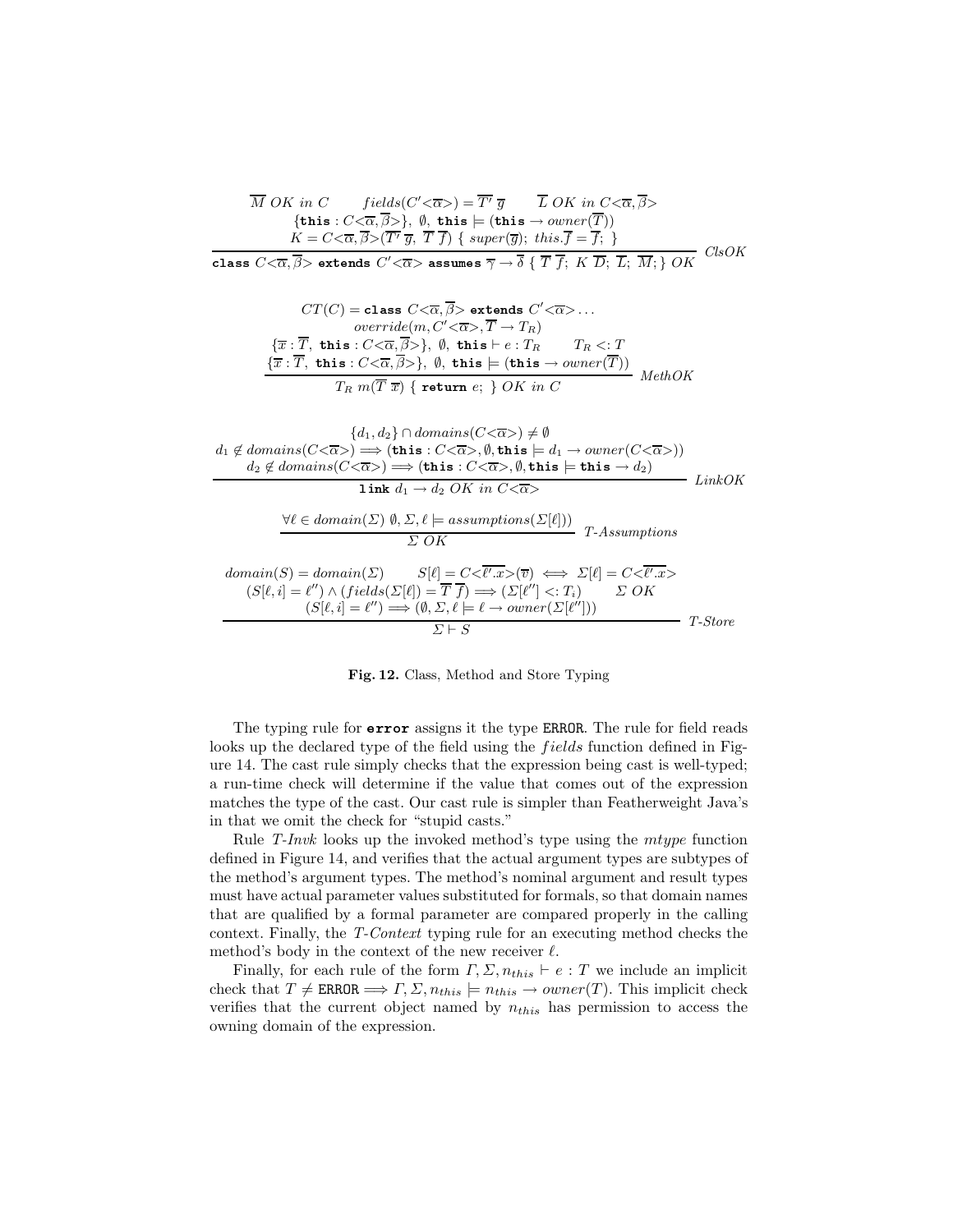$$
\frac{(d_1 \rightarrow d_2) \in links(\Sigma[\ell])}{\Gamma, \Sigma, n_{this} \models (d_1 \rightarrow d_2)} \quad T\text{-}DynamicLink}
$$
\n
$$
\frac{\Gamma, \Sigma, n_{this} \models n_{this} : T \qquad (d_1 \rightarrow d_2) \in linkdecls(T)}{\Gamma, \Sigma, n_{this} \models (d_1 \rightarrow d_2)} \quad T\text{-} DeclaredLink}
$$
\n
$$
\frac{\Gamma, \Sigma, n_{this} \models (n \rightarrow n.x)}{\Gamma, \Sigma, n_{this} \models (n \rightarrow n.x)} \quad T\text{-} ChildRef \qquad \frac{\Gamma, \Sigma, n_{this} \models (d \rightarrow d)}{\Gamma, \Sigma, n_{this} \models (n \rightarrow d)} \quad T\text{-}SelfLink}
$$
\n
$$
\frac{\Gamma, \Sigma, n_{this} \models n : T \qquad \Gamma, \Sigma, n_{this} \models (n \rightarrow d)}{\Gamma, \Sigma, n_{this} \models (d \rightarrow owner(T))} \quad public(x)
$$
\n
$$
\frac{\Gamma, \Sigma, n_{this} \models (d \rightarrow n.x)}{\Gamma, \Sigma, n_{this} \models (d \rightarrow n.x)} \quad T\text{-}PublicLink}
$$
\n
$$
\frac{\Gamma, \Sigma, n_{this} \models (n_s \rightarrow owner(T))}{\Gamma, \Sigma, n_{this} \models (n_s \rightarrow n.x)} \quad T\text{-}PublicRef
$$

# Fig. 13. Link Permission Rules

Figure 12 shows the rules for typing classes, declarations within classes, and the store. The typing rules for classes and declarations have the form "class C is OK," and "method/link declaration is OK in C." The class rule checks that the methods and links in the class are well-formed, and that the "this" references is allowed to access the domains of the fields in the class.

The rule for methods checks that the method body is well typed, and uses the override function (defined in Figure 14) to verify that methods are overridden with a method of the same type. It also verifies that the "this" reference has permission to access the domains of the arguments of the method.

The link rule verifies that one of the two domains in the link declaration was declared locally, preventing a class from linking two external domains together. The rule also ensures that if the declaration links an internal and an external domain, there is a corresponding linking relationship between this and the external domain.

The store typing rule ensures that the store type gives a type to each location in the store's domain that is consistent with the classes and ownership parameters in the actual store. For every value in a field in the store, the type of the value must be a subtype of the declared type of the field. The check  $\Sigma$  OK, defined by the T-Assumptions rule, verifies that all the linking assumptions made for each object in the store are justified based on actual link declarations in the source code. Finally, the last check verifies link soundness for the store: if object  $\ell$  refers to object  $\ell''$  in it's ith field, then the link declarations implied by the store type  $\Sigma$  imply that  $\ell$  has permission to access the domain of  $\ell^{\prime\prime}$ .

Figure 13 shows the rules for determining whether an object named by  $n$  or a domain  $d$  has permission to access another domain  $d'$ . These rules come in two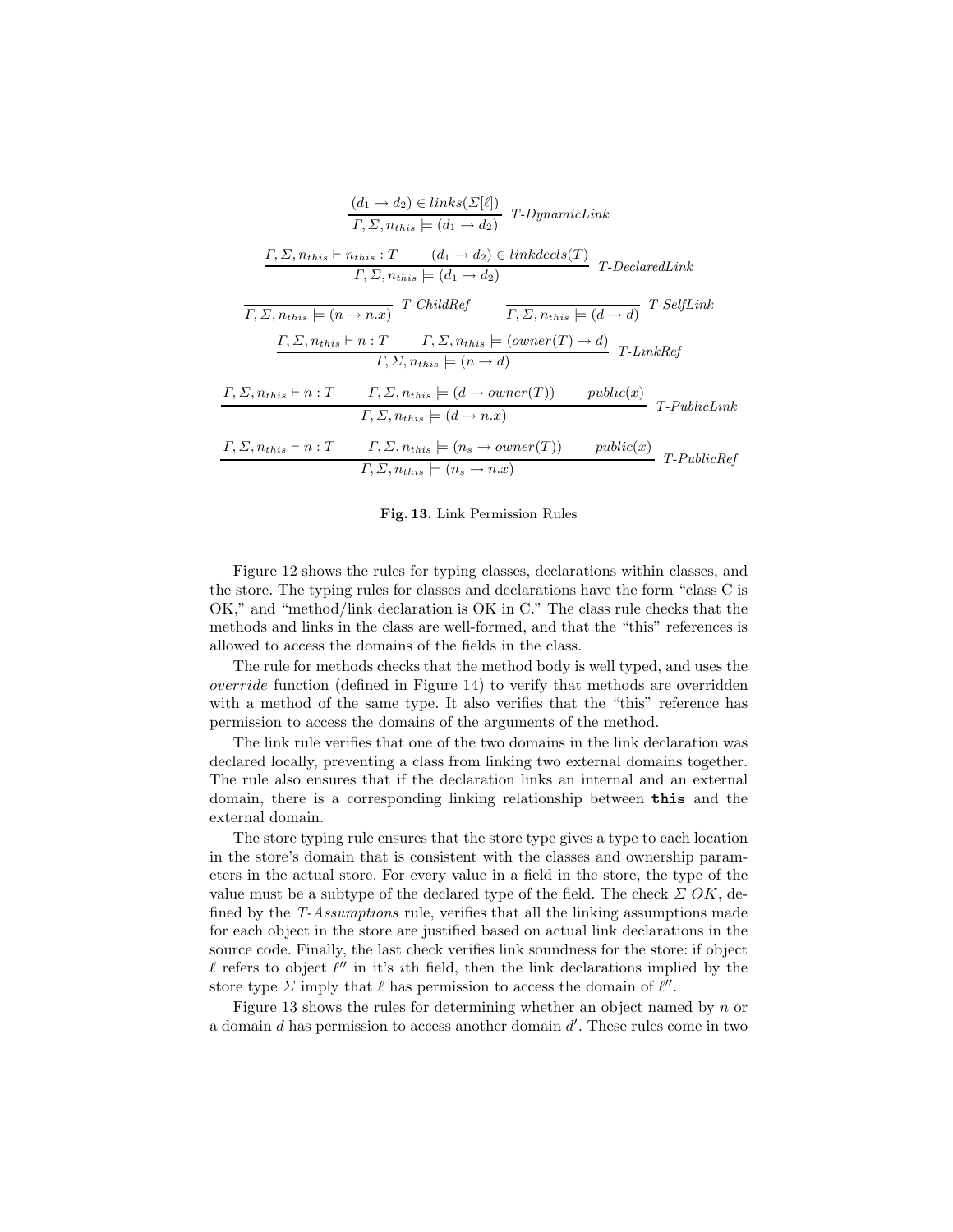forms:  $\Gamma$ ,  $\Sigma$ ,  $n_{this} \models (n \rightarrow d)$  and  $\Gamma$ ,  $\Sigma$ ,  $n_{this} \models (d \rightarrow d')$ . The first form of rule is read, "Given the type environment  $\Gamma$ , the store type  $\Sigma$ , and a name for the current object  $n_{this}$ , the object named by n has permission to access domain d." The second form is similar, except that the conclusion is that any object in domain  $d$  has permission to access domain  $d'$ . The two forms allow us to reason about access permission both on a per-object basis and on a per-domain basis.

The T-DynamicLink rule can be used to conclude that two domains are linked if there is an object in the store that explicitly linked them. The T-DeclaredLink rule allows the type system to rely on any links that are declared or assumed in the context of the class of  $n_{this}$ . The T-ChildRef rule states that any object named by n has permission to access one of its own domains  $n.x$ . The T-SelfLink rule states that every domain can access itself. The T-LinkRef rule allows the object named by n to access a domain if the owner of n can access that domain. The T-PublicLink and T-PublicRef rules allow objects and domains to access the public domain of some object in a domain they already have access to.

Figure 14 shows the definitions of many auxiliary functions used earlier in the semantics. These definitions are straightforward and in many cases are derived directly from rules in Featherweight Java. The Aux-Public rule checks whether a domain is public. The next few rules define the domains, links, assumptions, and *fields* functions by looking up the declarations in the class and adding them to the declarations in superclasses. The linkdecls function just returns the union of the links and assumptions in a class, while the owner function just returns the first domain parameter (which represents the owning domain in our formal system).

The *mtype* function looks up the type of a method in the class; if the method is not present, it looks in the superclass instead. The mbody function looks up the body of a method in a similar way. Finally, the override function verifies that if a superclass defines method  $m$ , it has the same type as the definition of  $m$  in a subclass.

## 3.4 Properties

In this section, we state type soundness and link soundness for Featherweight Domain Java. The full proofs are straightforward but tedious, and so we relegate them to a companion technical report [2].

#### Theorem 1 (Type Preservation).

If  $\emptyset, \Sigma, n_{this} \vdash e : T, \Sigma \vdash S, \text{ and } S \vdash e \mapsto e', S'$ , then there exists  $\Sigma' \supseteq \Sigma$ and  $T' \leq T$  such that  $\emptyset, \Sigma', n_{this} \vdash e' : T'$  and  $\Sigma' \vdash S'$ .

*Proof.* By induction over the derivation of  $S \vdash e \mapsto e', S'$ .

## Theorem 2 (Progress).

If  $\emptyset, \Sigma, n_{this} \vdash e : T$  and  $\Sigma \vdash S$  then either e is a value or e has an error subexpression or  $S \vdash e \mapsto e', S'.$ 

*Proof.* By induction over the derivation of  $\emptyset, \Sigma, n_{this} \vdash e : T$ .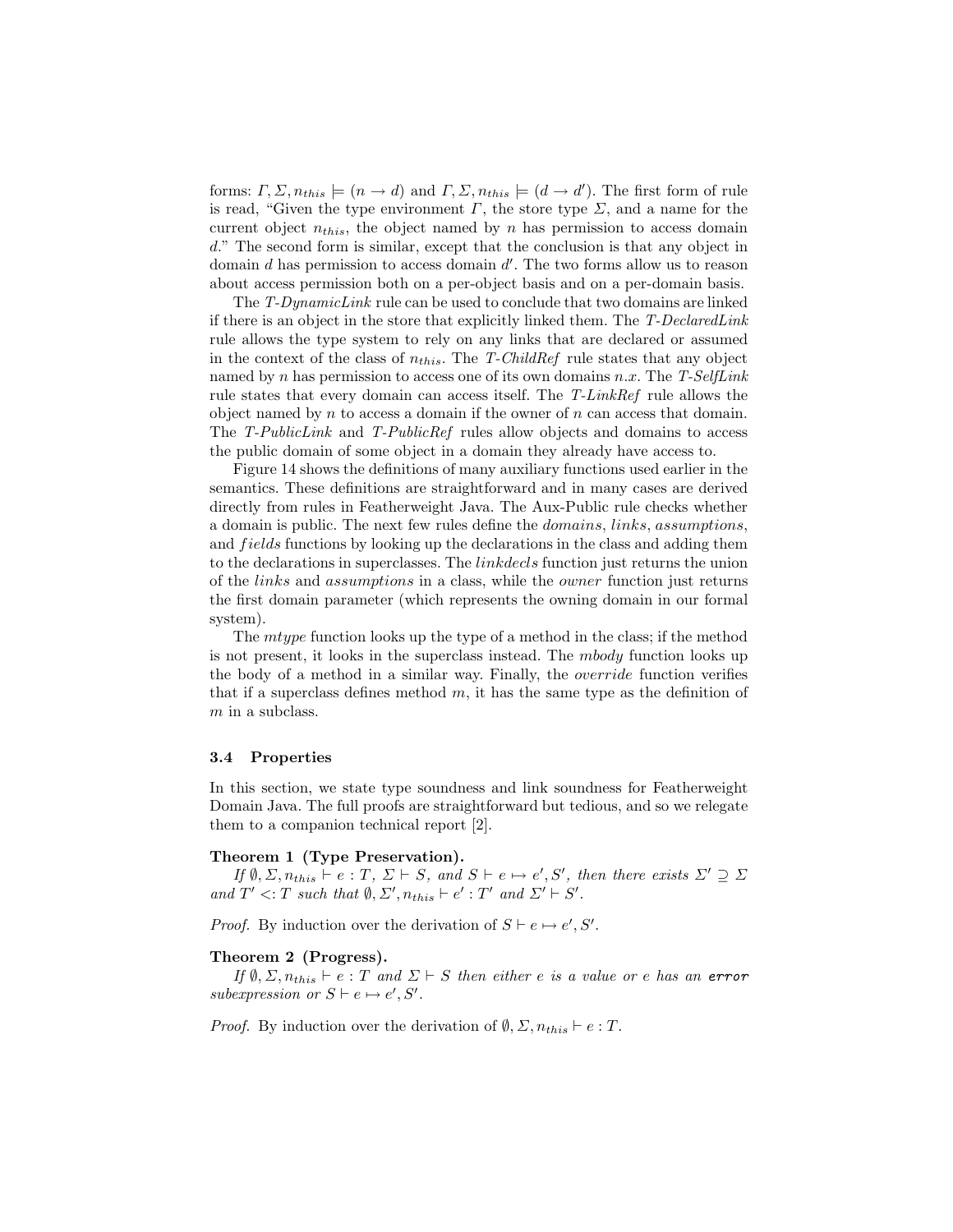

Fig. 14. Auxiliary Definitions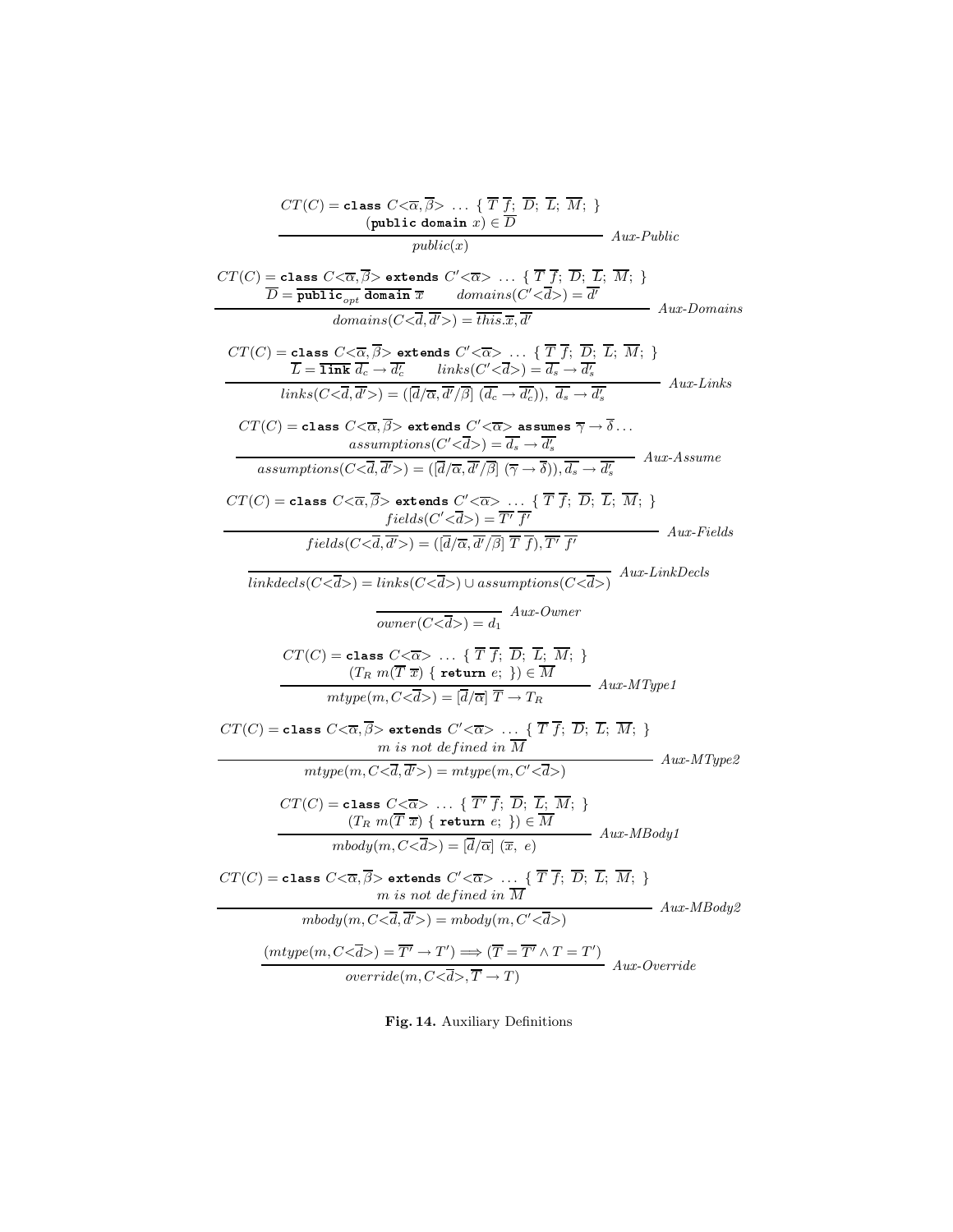Together, Type Preservation and Progress imply that the type system for FDJ is sound. We also wish to state a link soundness property for FDJ. First, we define link soundness for the heap: if one object refers to another, then it has permission to do so.

#### Theorem 3 (Heap Link Soundness).

If  $\Sigma \vdash S$  and  $S[\ell, i] = \ell''$  then  $\emptyset, \Sigma, \ell \models \ell \rightarrow owner(\Sigma[\ell''])$ .

Proof. This property is enforced by the store typing rule T-Store.

In practice, it is important that link soundness hold not only for field references in the system, but also for expressions in methods. The intuition behind expression link soundness is that if a method with receiver object  $n_{this}$  is currently executing, it should only be able to compute with objects that  $n_{this}$  has permission to access.

#### Theorem 4 (Expression Link Soundness).

If  $\emptyset, \Sigma, n_{this} \vdash e : T \text{ and } T \neq \text{ERROR}$  then  $\emptyset, \Sigma, n_{this} \models (n_{this} \rightarrow owner(T)).$ 

Proof. As stated earlier, this condition is implicitly enforced by each typing rule of the form  $\emptyset, \Sigma, n_{this} \vdash e : T$ .

As a result of link soundness, developers using ownership domains can be confident that the linking specifications are an accurate representation of run time aliasing in the system.

# 4 Related Work

Ownership type systems. A number of early research projects, including Islands [17] and Balloons [5], provided a way to encapsulate one object within another. The term "ownership" is due to the Flexible Alias Protection project [23, 13], which added ownership parameters in order to support object-oriented idioms like collection classes. These early systems all enforced the owners-asdominators property (or even more restrictive properties).

A number of researchers have proposed solutions to the long-recognized problem of expressing iterators in ownership type systems. One solution is to allow dynamic aliases to internal ownership domains [11], breaking the owners-asdominators property for variables on the stack. Since iterators are generally used only on the stack, this solution is sufficient for most uses of iterators. However, it has two drawbacks: any external object–not only trusted iterators–can access objects in private domains. In addition, this solution does not support idioms like event callback objects, which are generally used in a way that requires references to callback objects on the heap.

A more expressive, but somewhat ad-hoc solution was proposed by Clarke [10] and later adopted by Boyapati et al. [8]. This solution allows inner classes to violate the owners-as-dominators property, while enforcing it for all regular classes. This technique supports both iterators and event callbacks, but places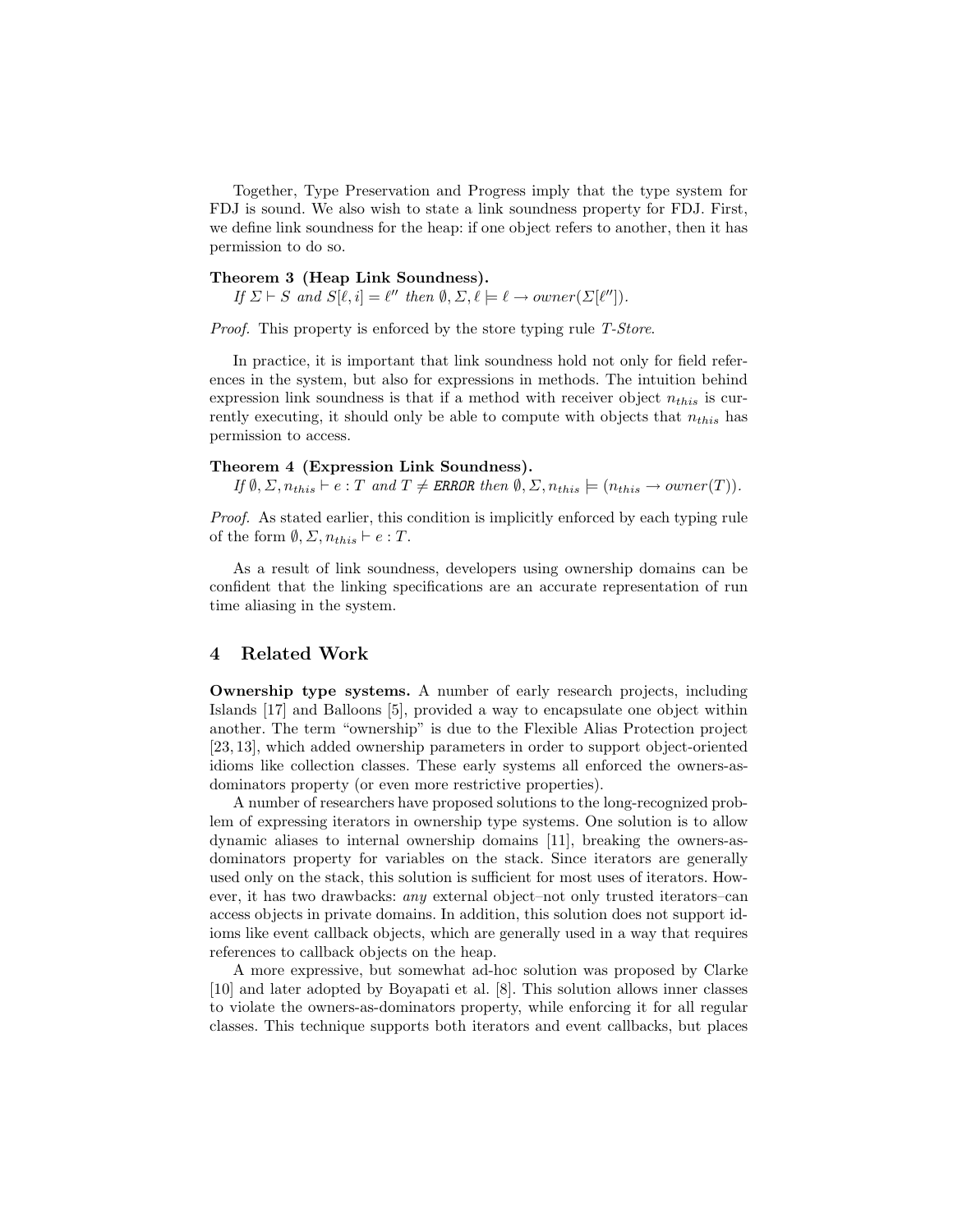some restrictions on implementors, because all iterators and callbacks must be implemented as inner classes (as they often, but not always, are in practice).

Our own previous work, AliasJava, uses a capability-based encapsulation model instead of owners-as-dominators [4]. In this model, the domain parameters of an object are capabilities allowing the object to access the objects in that domain. Thus, developers can reason about access permission by examining the parameterization of objects. Although this solution is more flexible than either of the solutions described above, reasoning about capabilities is not as straightforward as reasoning about object containment.

More recently, Potanin et al. propose a way to provide capability-based encapsulation with no changes to Java's syntax, instead enforcing a stylized use of Java's generics [24]. We build on their ideas (as well as those of Noble et al. [23]) to integrate genericity with ownership, but we introduce some new syntax in order to support stronger and more flexible alias-control policies.

Ownership domains, as presented in this paper, represent the first solution that supports flexible implementations of iterator and event idioms while also preserving clear reasoning about inter-domain aliasing. In addition, the ability to define multiple ownership domains per object and specify a fine-grained policy controlling inter-domain aliasing allows ownership domains to express architectural constraints that cannot be described in previous systems.

Several systems build on the owners-as-dominators property to provide secondary properties including safe concurrency [8], safe memory management [9], reasoning about effects [11], and abstraction [6]. Since ownership domains can be used to enforce owners-as-dominators, our system can support similar kinds of reasoning in a more flexible setting.

Clarke's thesis presents an object calculus that allows multiple ownership contexts to be defined for each object, similar to our ownership domains [10]. We build on this work with a concrete language design and increase expressiveness by by specifying aliasing policy separately from containment.

Other related work. Our previous work on ArchJava allows developers to document architectural designs similar to those described in Figure 7 [3]. The original ArchJava system provided a more detailed description of component interactions than ownership domains do, but did not constrain aliasing between components. The first author's dissertation demonstrates adding ownership domains to ArchJava in order to reason about data sharing between components as well [1]. Lam and Rinard express design information using tokens that are somewhat similar to ownership domains, but their system does not support hierarchical designs or important object-oriented constructs like inheritance [19].

Confined types [7] restrict aliases of an object to within a particular package, a weaker but more lightweight notion compared to the object-based encapsulation provided by ownership domains. The Universes system provides both object-based encapsulation and package-based encapsulation [21]. Systems like alias types [27] and separation logic [25] provide a finer control of aliasing com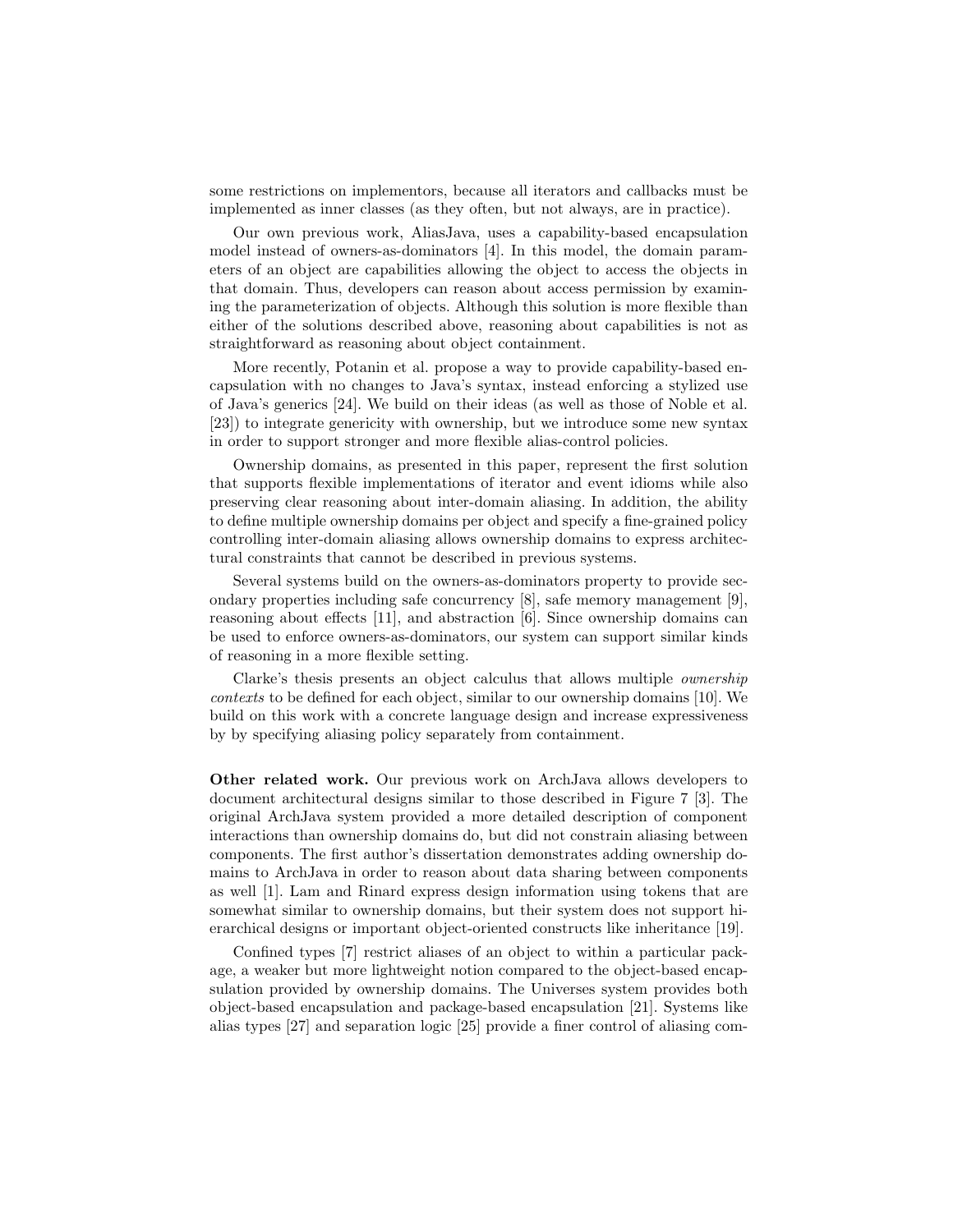pared to ownership domains, but are also much more heavyweight, requiring many more declarations to gain the same level of reasoning about aliasing.

Leino et al.'s data groups [20] and Greenhouse et al.'s regions [16] are similar to ownership domains. Here groups and regions refer to sets of fields rather than sets of objects, and are used to reason about effects rather than aliasing.

# 5 Conclusion and Future Work

This paper generalizes previous work on ownership type systems to support ownership domains. By separating alias-control policy from the ownership mechanism, we gain two primary benefits. First, programmers can express more flexible aliasing policies that naturally support common object-oriented idioms such as iterators and events. Second, programmers can specify high-level design information by declaring multiple ownership domains per object and specifying the aliasing relationship among these domains. Thus, ownership domains are both more flexible and more precise than previous ownership-based encapsulation mechanisms. In the future, we intend to perform case studies that will provide insights into the usability and benefits of ownership domains.

## 6 Acknowledgements

We would like to thank Donna Malayeri, John Boyland, Neel Krishnaswami, Aaron Greenhouse, members of the Cecil group, and the anonymous reviewers for their comments and suggestions. This work was supported in part by NSF grants CCR-9970986, CCR-0073379, and CCR-0204047, and gifts from Sun Microsystems and IBM.

# References

- 1. J. Aldrich. Using Types to Enforce Architectural Structure. PhD thesis, University of Washington, August 2003.
- 2. J. Aldrich and C. Chambers. Ownership Domains: Separating Aliasing Policy from Mechanism. Carnegie Mellon Technical Report CMU-ISRI-04-110, available at http://www.cs.cmu.edu/˜aldrich/papers/, April 2004.
- 3. J. Aldrich, C. Chambers, and D. Notkin. Architectural Reasoning with ArchJava. In European Conference on Object-Oriented Programming, June 2002.
- 4. J. Aldrich, V. Kostadinov, and C. Chambers. Alias Annotations for Program Understanding. In Object-Oriented Programming Systems, Languages, and Applications, November 2002.
- 5. P. S. Almeida. Balloon Types: Controlling Sharing of State in Data Types. In European Conference on Object-Oriented Programming, June 1997.
- 6. A. Banerjee and D. A. Naumann. Representation Independence, Confinement, and Access Control. In Principles of Programming Languages, January 2002.
- 7. B. Bokowski and J. Vitek. Confined Types. In Object-Oriented Programming Systems, Languages, and Applications, November 1999.